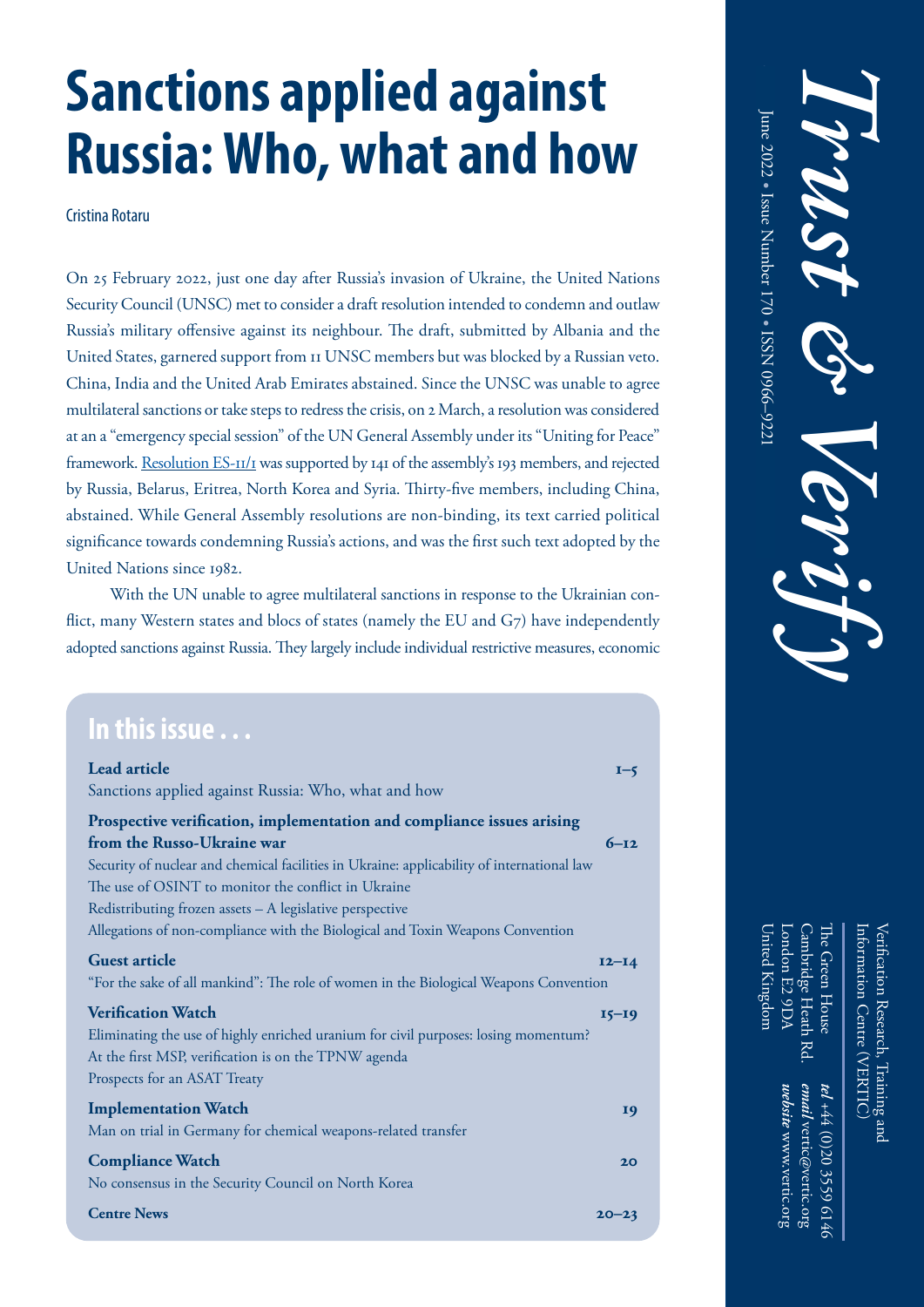and sectoral sanctions, diplomatic measures, restrictions on media, restrictions on economic relations with Russia, and restrictions on relations with the two self-proclaimed breakaway statelets in Donbas (Donetsk and Luhansk) controlled by pro-Russian separatists. However, some notable countries, including Argentina, Brazil, China, India, Indonesia, Iran, Israel, Mexico, Serbia, Saudi Arabia, South Africa, Turkey and the United Arab Emirates, have refused to impose sanctions. Many of these states' official position is that they do not consider sanctions against Russia to be an effective way to resolve the conflict in Ukraine, while others may not wish to sever their economic and political links to Russia, a major global exporter of energy. Some, like Argentina, have noted that, lacking a UNSC mandate, their national legislation does not allow them to impose unilateral sanctions against a country.

#### **European Union**

The European Union has adopted six packages of sanctions against Russia to date (see table 1), building on its legislative framework from 2014, when it initially sanctioned Russia after its annexation of Crimea. Some of the sanctions have also been applied to Belarus, while several non-EU states – states that are in a single market with the EU (Switzerland and European Economic Area states Iceland, Liechtenstein and Norway), as well as Albania, North Macedonia, Montenegro, Serbia and Ukraine itself – have aligned themselves with the EU sanctions packages.

#### **United States**

Also building on a series of measures sanctioning Russia after its annexation of Crimea and for Russia's interference in foreign elections from 2014, the United States has applied a series of sanctions against Russia and Belarus (see table 2), via a combination of presidential Executive Orders, legislation and measures introduced by the departments of Commerce, State, Transportation and Federal Aviation Administration, and Treasury.

| <b>Package</b> | <b>Date adopted</b> | <b>Coverage</b>                                                                                                                                                                                                                                                                                                                                                         | <b>Total sanctioned</b> |                 |
|----------------|---------------------|-------------------------------------------------------------------------------------------------------------------------------------------------------------------------------------------------------------------------------------------------------------------------------------------------------------------------------------------------------------------------|-------------------------|-----------------|
|                |                     |                                                                                                                                                                                                                                                                                                                                                                         | <b>Individuals</b>      | <b>Entities</b> |
| <b>First</b>   | 23-Feb              | 351 members of Russian State Duma plus 27 individuals; restrictions on<br>economic relations with Donetsk and Luhansk; restrictions on access to<br>EU capital and financial markets and services                                                                                                                                                                       | 555                     | 52              |
| Second         | 25-Feb              | Russia's financial, energy and transport sectors; dual-use goods, export<br>control and export financing; visa policy; additional Russian individuals,<br>including new listing criteria; asset freeze on President Putin and Foreign<br>Minister Lavrov; restrictive measures on members of the National Security<br>Council; additional members of Russian State Duma | 654                     | 52              |
| <b>Third</b>   | 28-Feb              | Banned transactions with the Russian Central Bank; banned overflights of EU<br>airspace and access to EU airports by Russian carriers; additional 26 persons<br>and one entity.                                                                                                                                                                                         | 680                     | 53              |
|                | o <sub>2</sub> -Mar | Excluded seven Russian banks from SWIFT; prohibitions on (a) investing in<br>projects co-financed by the Russian Direct Investment Fund, (b) the provision<br>of euro banknotes to Russia, and (c) broadcasting in the EU of state-owned<br>media Sputnik and Russia Today                                                                                              | 702                     | 53              |
|                | o9-Mar              | Compliance package with measures targeted against Belarus state-owned<br>entities and individuals; export of maritime navigation goods and radio<br>communication technology to Russia; additional 160 individuals                                                                                                                                                      | 862                     | 53              |
| Fourth         | 15-Mar              | Banned (a) all transactions with certain state-owned enterprises, (b) the<br>provision of credit rating services to Russian companies, (c) new investments<br>in the Russian energy sector, and (d) the export of luxury goods; additional<br>individuals and entities covered.                                                                                         | 877                     | 62              |
| <b>Fifth</b>   | o8-Apr              | Banned (a) coal imports, (b) Russian vessels from accessing EU ports,<br>(c) Russian and Belarusian road transport operators from entering the EU;<br>and (d) and deposits to crypto-wallets; extended import and export bans;<br>asset freezes on additional entities and individuals                                                                                  | 1094                    | 80              |
| Sixth          | 31-May              | Banned (a) seaborne oil by the end of 2022, with a temporary exemption<br>for pipeline oil, and (b) three more Russian state-owned broadcasters;<br>Russia's largest bank, Sberbank, excluded from SWIFT.                                                                                                                                                               |                         |                 |

#### **Table 1: EU sanctions against Russia and Belarus**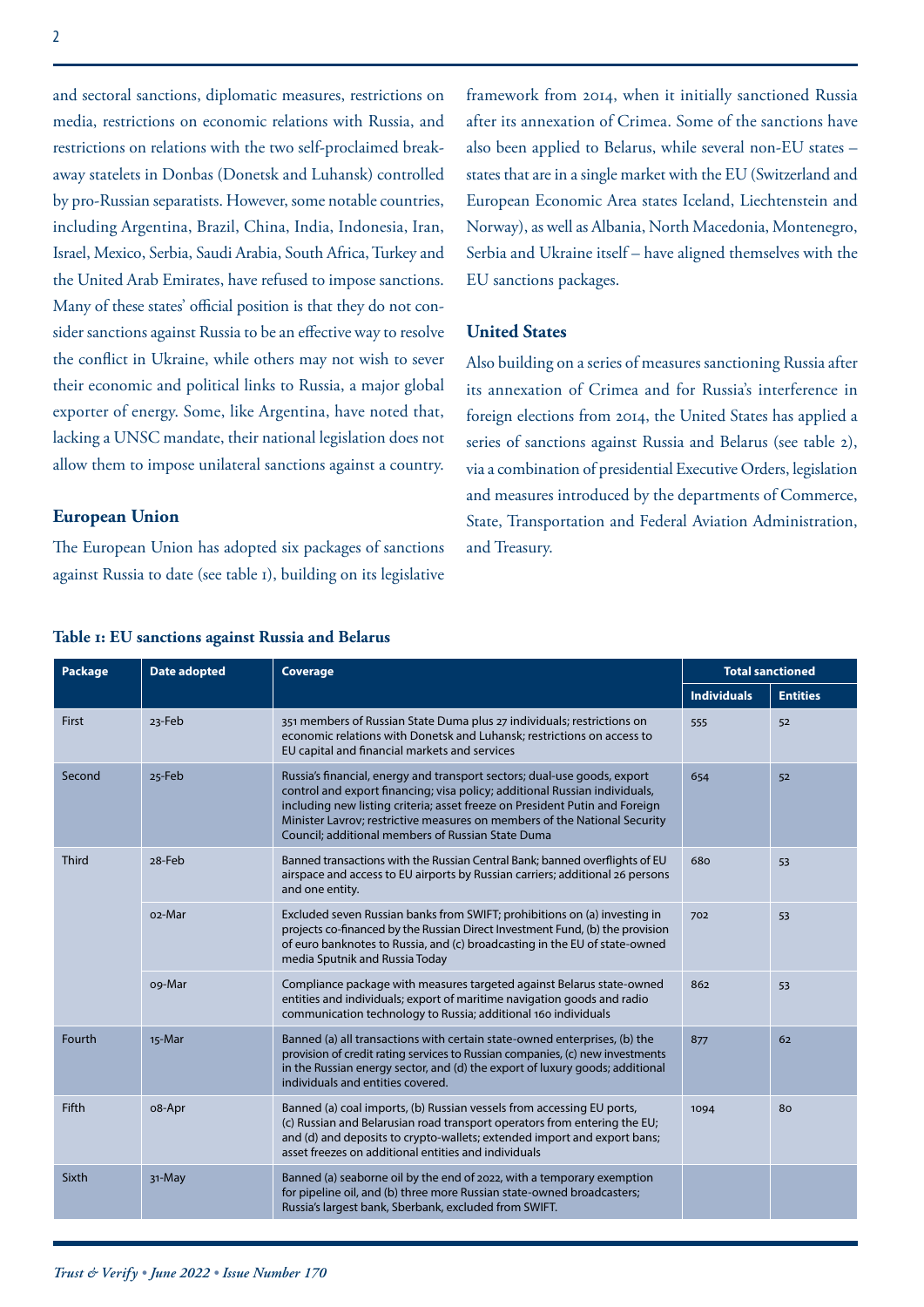| <b>Date</b> | <b>Instrument/Dept.</b>                                                               | Coverage                                                                                                                                                                                                                                                                                                                                                                                                             |
|-------------|---------------------------------------------------------------------------------------|----------------------------------------------------------------------------------------------------------------------------------------------------------------------------------------------------------------------------------------------------------------------------------------------------------------------------------------------------------------------------------------------------------------------|
| 21-Feb      | EO 14065                                                                              | Stopped new US trade and financial interactions with Luhansk and Donetsk                                                                                                                                                                                                                                                                                                                                             |
| 22-Feb      | <b>Treasury</b>                                                                       | 2 major Russian state-owned financial institutions, 5 Kremlin-connected oligarchs, and additional restrictions<br>on Russian sovereign debt                                                                                                                                                                                                                                                                          |
| 24-Feb      | <b>Treasury</b>                                                                       | 14 major Russian state-owned and private entities, other Russian oligarchs and asset freezes of 4 Russian banks                                                                                                                                                                                                                                                                                                      |
|             | Commerce                                                                              | Restrictions on Russian access to technology (e.g. semiconductors, computers, telecommunications,<br>information security equipment, lasers, and sensors); blocks on all US property interests involving Putin,<br>Lavrov, and 11 members of the Russian Security Council; and transactions with the Central Bank of Russia,<br>National Wealth Fund, the Ministry of Finance and the Russian Direct Investment Fund |
| 02-Mar      | <b>TFAA</b>                                                                           | Banned Russian aircraft and airlines from entering US airspace                                                                                                                                                                                                                                                                                                                                                       |
| 03-Mar      | State Dept.                                                                           | Additional financial sanctions against individuals                                                                                                                                                                                                                                                                                                                                                                   |
|             | Commerce                                                                              | Expanded export controls on Russian oil refining industry and other entities supporting Russian<br>military operations                                                                                                                                                                                                                                                                                               |
| o8-Mar      | EO 14066                                                                              | Banned imports of Russian oil, liquefied natural gas and coal                                                                                                                                                                                                                                                                                                                                                        |
| 11-Mar      | EO 14068                                                                              | Prohibitions on specific trade with and investment in Russia                                                                                                                                                                                                                                                                                                                                                         |
|             | Commerce                                                                              | Restrictions on exports of luxury goods to Russia and Belarus                                                                                                                                                                                                                                                                                                                                                        |
|             | Treasury                                                                              | Additional restrictions on individuals and guidance on protecting against sanction evasion through<br>cryptocurrencies or other virtual currencies                                                                                                                                                                                                                                                                   |
| 24-Mar      | <b>Treasury</b>                                                                       | Russian defence companies, more than 300 members of the Russian Duma, and other Russian individuals                                                                                                                                                                                                                                                                                                                  |
| 31-Mar      | Treasury                                                                              | Expanded sanctions under EO 14024 to include aerospace, marine and electronics sectors                                                                                                                                                                                                                                                                                                                               |
| 1-Apr       | Commerce                                                                              | Export controls added to 120 Russian and Belarusian companies                                                                                                                                                                                                                                                                                                                                                        |
| 5 Apr       | Treasury                                                                              | Sanctions on Hydra, the largest global darknet market, and Garantex, a ransomware virtual currency exchange                                                                                                                                                                                                                                                                                                          |
| o8-Apr      | EO 14071                                                                              | New US foreign investment into Russia as well as services exports banned.                                                                                                                                                                                                                                                                                                                                            |
|             | <b>Treasury</b>                                                                       | Financial sanctions on 2 banks and 2 military shipbuilding companies; and family members of Putin,<br>Lavrov and Russian Security Council members                                                                                                                                                                                                                                                                    |
|             | H.R. 6968 'Ending Importation<br>of Russian Oil Act                                   | Prohibited energy imports from Russia                                                                                                                                                                                                                                                                                                                                                                                |
|             | H.R. 7108 Suspending Normal<br><b>Trade Relations with Russia</b><br>and Belarus Act' | Raised US tariffs toward both countries                                                                                                                                                                                                                                                                                                                                                                              |
| 20-Apr      | State Dept.                                                                           | Sanctioned suspected sanctions evaders, including companies in Russia's virtual currency mining industry;<br>visa restrictions on hundreds of individuals                                                                                                                                                                                                                                                            |
| 21-Apr      | State Dept.                                                                           | Prohibited Russian-linked vessels from entering US ports                                                                                                                                                                                                                                                                                                                                                             |
| o1-May      | Treasury                                                                              | Banned exports of accounting and management consulting services; new financial sanctions and visa<br>restrictions on Russian bank executives and other individuals, defence companies, and state-owned<br>television stations                                                                                                                                                                                        |
| 24-May      | Treasury                                                                              | Blocked Russia from paying US bondholders by letting an exceptions license issued on April 6 expire                                                                                                                                                                                                                                                                                                                  |
| 2-Jun       | Treasury/State/Commerce                                                               | New Russian individuals and affiliated companies linked to Putin regime added to SDN List and have<br>assets frozen                                                                                                                                                                                                                                                                                                  |

#### **United Kingdom**

The UK's Russia sanctions regime under the Russia (Sanctions) (EU Exit) Regulations 2019 came fully into force on 31 December 2020, after the UK left the EU. 183 individuals and 53 entities were already subject to UK financial sanctions under the Russia sanctions regime. Since then, nine Amendment Regulations have entered into force (see table 3) in a rolling programme of intensifying sanctions.

#### **Other jurisdictions**

At the outset of the current crisis, the countries of the G7 made clear they would act collectively on the imposition of sanctions against Russia. Hence, Canada, France, Germany, Italy and Japan have all imposed rigorous sanctions along similar lines to those imposed by the USA and UK. Similarly, Australia, New Zealand, Singapore, South Korea and Taiwan have also adopted sanctions against Russia.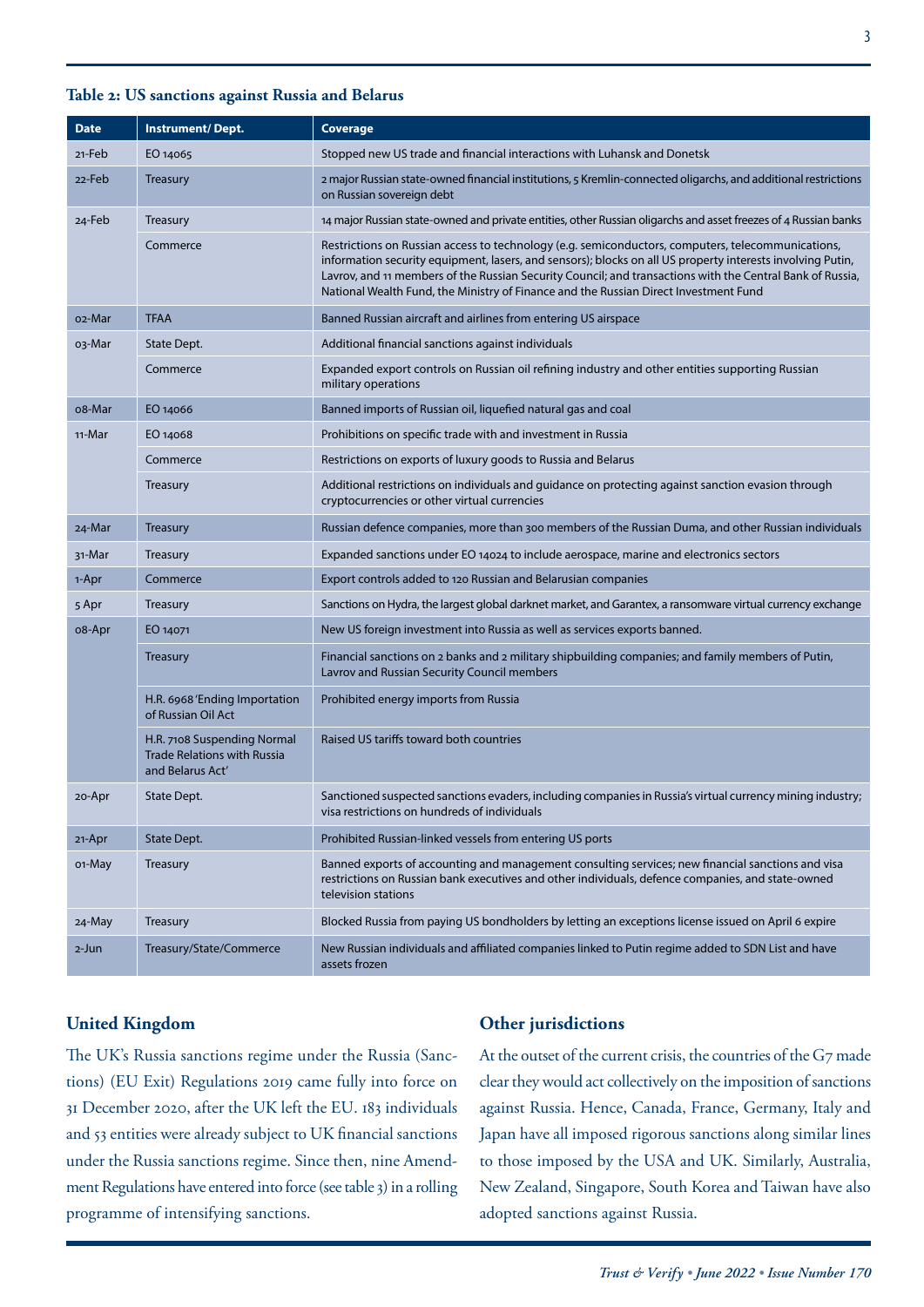### **Table 3: UK sanctions against Russia**

| <b>Date</b> | <b>Legislation</b>                                             | Coverage                                                                                                                                                                                                                                                                   |
|-------------|----------------------------------------------------------------|----------------------------------------------------------------------------------------------------------------------------------------------------------------------------------------------------------------------------------------------------------------------------|
| 22-Feb      |                                                                | Asset freeze on 5 Russian banks and 3 oligarchs, and sanctions on selected politicians                                                                                                                                                                                     |
| 24-Feb      | Amend. No.2 & 3                                                | Financial sanctions on certain Russian banks, defence companies and oligarchs; export controls on high-tech<br>and strategic industries; banned Aeroflot from flying in UK airspace                                                                                        |
| 25-Feb      |                                                                | Asset freeze on President Putin and Foreign Minister Lavrov                                                                                                                                                                                                                |
| 26-Feb      |                                                                | Selected Russian banks to be removed from the SWIFT system (Coordinated with US, EU and Canada)                                                                                                                                                                            |
| 01-Mar      |                                                                | Banned all Russian ships from UK ports                                                                                                                                                                                                                                     |
| og-Mar      | Amend. No. 6                                                   | Phase out imports of Russian oil by the end of 2022, bans Russian aircraft from flying over or landing in the UK<br>and stops UK exports of aviation or space-related items and technology to Russia                                                                       |
| 11-Mar      | Amend. No 4 & 6                                                | Imposition of a 35% tariff on imports of Russian vodka and other goods; banned exports of luxury goods to Russia                                                                                                                                                           |
| 14-Mar      | <b>Economic Crime</b><br>(Transparency and<br>Enforcement) Act | Allows sanctions on more Russian oligarchs; 386 members of the Russian Duma sanctioned; sanctioning of 34<br>prominent Oligarchs in a rolling programme (2 Mar-14 Apr)                                                                                                     |
| 15-Mar      |                                                                | Sanctions on members of Russian Federation Council                                                                                                                                                                                                                         |
| 18-Mar      | Ofcom                                                          | Russia Today's broadcasting rights revoked                                                                                                                                                                                                                                 |
| 24-Mar      |                                                                | Further sanctions on the Russian defence and strategic industries, additional Russian banks, and individual<br>businesspeople                                                                                                                                              |
| 27 Mar      |                                                                | Suspension of publicly funded research and innovation collaborations with Russian universities and<br>companies of benefit to the Russian state                                                                                                                            |
| 30-Mar      | Amend. No.7                                                    | Prohibits maintenance on aircraft or ships belonging to sanctioned Russian oligarchs; sanctions two additional<br>individuals; extends earlier finance, trade, and shipping sanctions imposed on Crimea to Donetsk and Luhansk                                             |
| 31-Mar      |                                                                | Russian General Mikhail Mizintsev, the Chief of the National Defence Command and Control Centre, added to<br>the sanctions list; a new set of sanctions aimed at Russian propagandists and state media                                                                     |
| 06-Apr      |                                                                | Asset freeze on Russia's largest bank, Sberbank, and the Credit Bank of Moscow; banned all new outward<br>investment to Russia; import ban on all Russian iron and steel products, and Russian coal and oil by the end<br>of 2022 and gas "as soon as possible thereafter" |
| 08-Apr      |                                                                | Asset freezes and travel bans on President Putin's daughters, Katerina Tikhonova and Maria Vorontsova, and<br>Sergey Lavrov's daughter, Yekaterina Vinokurova                                                                                                              |
| 13-Apr      |                                                                | Asset freeze and travel ban on Maria Lavrova, Sergey Lavrov's wife                                                                                                                                                                                                         |
| 21-Apr      |                                                                | Four Russian military leaders sanctioned for "committing atrocities on the front line"; further goods subject to<br>additional tariffs including among other things, diamonds, leather, rubber, textiles, tobacco and some food products                                   |
| 04-May      |                                                                | Ban on the export of services, including management consulting, accounting and public relations; more<br>individuals and entities sanctioned for spreading disinformation                                                                                                  |
| o5-May      |                                                                | Sanctions on Russian steel manufacturer, Evraz                                                                                                                                                                                                                             |
| o9-May      |                                                                | New import tariffs on £1.4 billion worth of goods-including platinum and palladium; new export bans<br>covering £250 million worth of goods such as chemicals, plastics, rubber, and machinery                                                                             |
| 13-May      |                                                                | Further measures targeting Russian individuals reportedly close to President Putin                                                                                                                                                                                         |
| 19-May      |                                                                | Further measures to prevent Russian airlines from selling their unused landing slots at UK airports.                                                                                                                                                                       |
| 31 May      |                                                                | UK and EU agreed coordinated ban on insuring ships carrying Russian oil                                                                                                                                                                                                    |

## **Sanctions implementation, enforcement and monitoring**

The question of how sanctions are implemented, monitored and enforced is central to measuring their effectiveness. In the UK, the Office of Financial Sanctions Implementation (OFSI), part of HM Treasury, acts as a purpose-built government body whose mission is "to ensure that financial sanctions

are properly understood, implemented and enforced". OFSI maintains a [consolidated list](https://www.gov.uk/government/publications/financial-sanctions-consolidated-list-of-targets/consolidated-list-of-targets) of all its asset freeze targets, which includes names of individuals, entities and ships designated under the Sanctions and Anti-Money Laundering Act 2018, and a reason for the designation. In [Guidance](https://assets.publishing.service.gov.uk/government/uploads/system/uploads/attachment_data/file/1081197/OFSI_Enforcement_guidance_June_2022.pdf) published on 8 June 2022, OFSI outlined its ongoing enforcement approach to reflect changes introduced by the Economic Crime (Trans-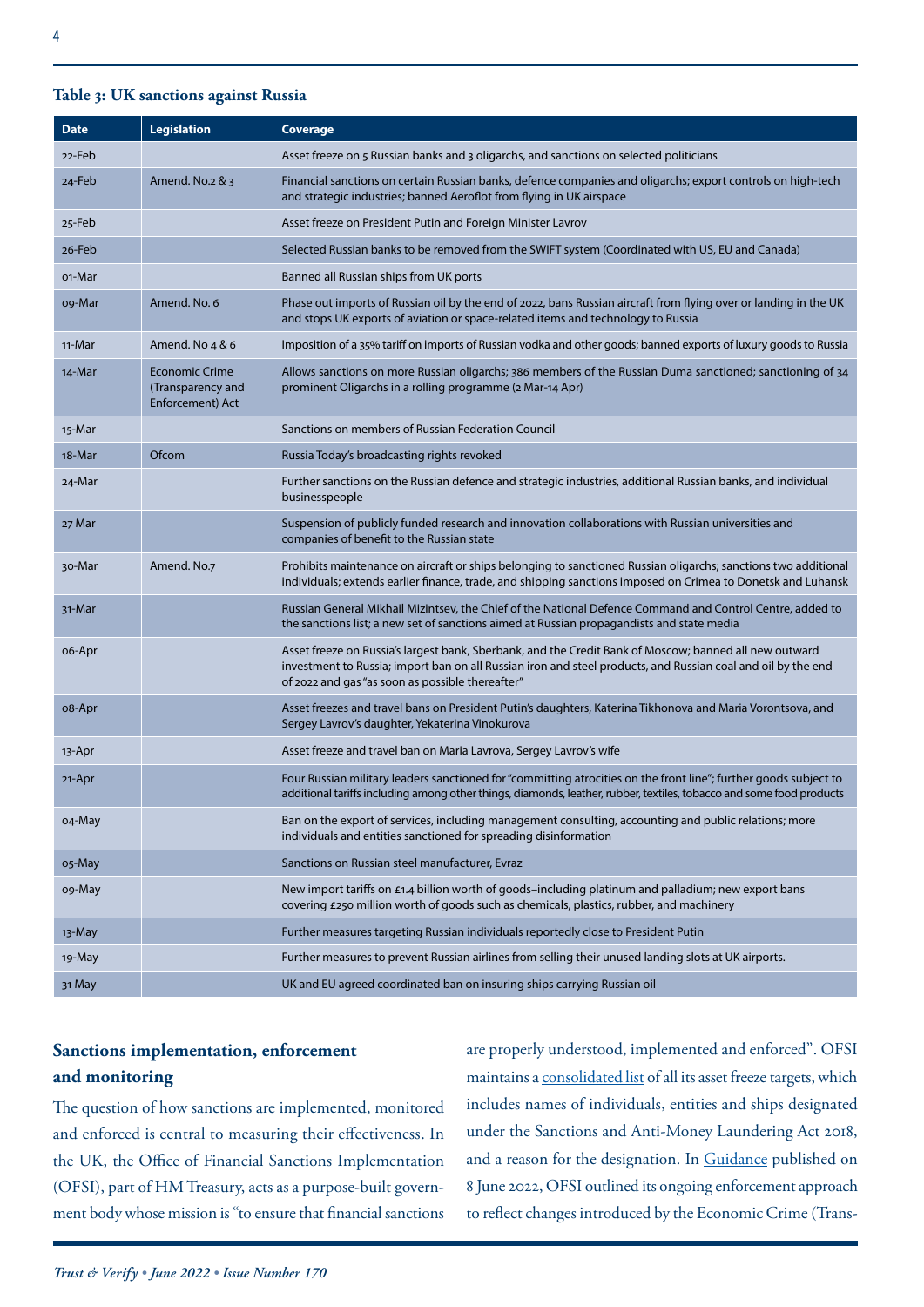parency and Enforcement) Act 2022. Notably, OFSI's new powers to impose civil monetary penalties on a strict liability basis for breaches of financial sanctions came into force on 15 June 2022. The document states that OFSI will continue to impose penalties where it is "appropriate, proportionate and in the public interest to do so" and will consider efforts to prevent breaches when deciding on any enforcement actions. Additionally, in its [response](https://committees.parliament.uk/committee/158/treasury-committee/news/171314/treasury-committee-publishes-government-response-to-report-on-impact-of-russian-sanctions/) to recommendations made by a UK House of Commons Treasury Committee report titled 'Defeating Putin: the development, implementation and impact of economic sanctions on Russia', the Government on 8 June pledged to increase OFSI's resources over the coming year and said that it is continuing to monitor the potential scale and nature of sanctions circumvention as a matter of priority.

Unlike in the UK, where the sanctions authority is centralised, in the United States, several agencies are tasked with implementation of sanctions. OFSI's equivalent agency in the United States, the Office of Foreign Assets Control (OFAC), part of the Department of the Treasury, administers and enforces economic and trade sanctions in support of US national security and foreign policy objectives. Its mandate to freeze assets is executed by regulations that direct financial institutions under the International Emergency Economic Powers Act (IEEPA), which empowers the US President during national emergencies to block the removal of foreign assets under the jurisdiction of the United States. The IEEPA falls under the provisions of the National Emergencies Act, which means that an emergency declared under the act must be renewed annually for it to remain in effect. OFAC also publishes a list of Specially Designated Nationals (SDNs), which lists people, entities, and vessels with whom US persons (nationals and residents) are prohibited from doing business. This is one of several sanctions lists published by the United States. Other government bodies that implement and enforce sanctions are the Department of State (under its International Traffic in Arms Regulations, or ITAR), the Department of Commerce (Export Administration Regulations, EAR), the Department of Energy (for nuclear technology), the Department of Justice (for criminal investigations of sanctions violations, including the FBI), and the Department of Homeland Security (for border security), as well as the Bureau of Industry and Security (for issues related to the proliferation of weapons of mass destruction), the US Customs and Border Protection, and the Directorate of Defense Trade Controls (for defence exports).

In the EU, individual Members have agreed to seek a common position on foreign policy and security, including on sanctions and restricted parties. Such measures are set out by EU regulations and decisions and have direct effect under the national legislation of each EU Member State. The Directorate-General for Financial Stability, Financial Services and Capital Markets Union (DG FISMA) prepares proposals for Regulations on sanctions for adoption by the Council of the European Union and represents the European Commission in sanctions discussions with Member States at the Council Working Party of Foreign Relations Counsellors. DG FISMA also helps transpose into EU law certain United Nations sanctions. Member States are themselves responsible for the implementation and enforcement of EU sanctions, as well as identifying breaches and imposing penalties. The Commission monitors the implementation of EU sanctions and provides guidance and support to Member States, including by answering questions of interpretation raised by national competent authorities. DG FISMA is responsible for monitoring, on behalf of the European Commission, the implementation and enforcement of EU sanctions across Member States.

On a practical level, challenges in national implementation and enforcement remain. The Dutch National Coordinator for Sanctions Compliance and Enforcement last month presented a [report](https://www.europeansanctions.com/wp-content/uploads/2022/06/bijlage-1-rapport-van-de-nationaal-coordinator-sanctienaleving-en-handhaving-1.pdf) on the Netherlands' compliance with, and enforcement of, EU sanctions, pointing out that establishing beneficial ownership and control in the context of complex cross-border ownership structures remains problematic, and called on the EU to lower its sanctions ownership threshold from 50% to 25%. It also reported that implementation of EU sanctions measures under its Sanctions Act 1977 involves several different Ministries, with data sharing between those bodies posing a challenge. In a separate [letter to Parliament,](https://www.europeansanctions.com/wp-content/uploads/2022/06/kamerbrief-inzake-rapport-van-de-nationaal-coordinator-sanctienaleving-en-handhaving-1.pdf) the Netherlands is reported to have frozen €640.8 million in assets and blocked €425.2 million worth of transactions pursuant to EU sanctions on Russia.

Approaches among implementing States may vary – but while there are certain variations in the designations, a coordinated sanctions approach remains the most potent way to ensure their effectiveness.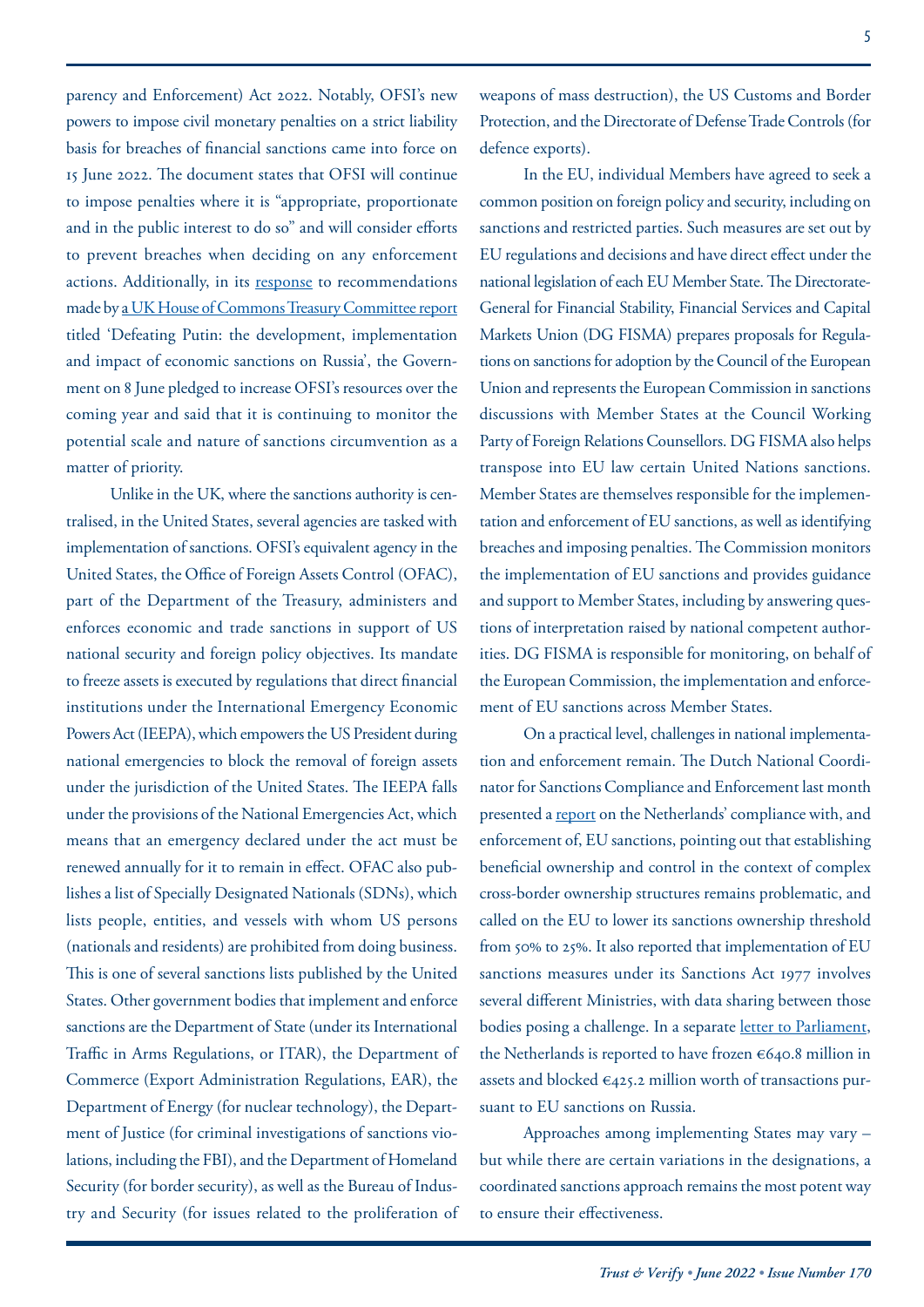## <span id="page-5-0"></span>**Security of nuclear and chemical facilities in Ukraine: applicability of international law**

#### Suzanna Khoshabi

On 24 February, the Ukrainian nuclear regulatory body [informed](https://www.iaea.org/newscenter/pressreleases/iaea-director-general-statement-on-the-situation-in-ukraine) [the International Atomic Energy Agency \(IAEA\)](https://www.iaea.org/newscenter/pressreleases/iaea-director-general-statement-on-the-situation-in-ukraine) that "unidentified armed forces" had seized control of the facilities of the Chernobyl Nuclear Power Plant (NPP). In the following weeks, Ukraine [reported](https://www.iaea.org/newscenter/pressreleases/update-11-iaea-director-general-statement-on-situation-in-ukraine) that Russian forces had taken control of the Zaporizhzhya NPP and that a projectile missile had hit a building near the nuclear reactors, causing a fire. In a [resolu](https://www.iaea.org/sites/default/files/22/03/gov2022-17.pdf)[tion](https://www.iaea.org/sites/default/files/22/03/gov2022-17.pdf) adopted on 3 March 2022, the Board of Governors of the IAEA deplored Russia for "forcefully seizing control of nuclear facilities and other violent actions [. . .] which have caused and continue to pose serious and direct threats to the safety and security of these facilities".

Alongside threats to nuclear facilities, the Organisation for the Prohibition of Chemical Weapons [\(OPCW\) pointed to](https://www.opcw.org/media-centre/news/2022/04/statement-ukraine-opcw-spokesperson) media reports of "shelling targeted at chemical plants located in Ukraine", including [the Sumykhimprom chemical factory](https://www.theguardian.com/world/2022/mar/21/ukrainian-town-told-to-shelter-after-shelling-causes-ammonia-leak-at-chemical-factory) on 21 March. This required residents of a nearby town to take shelter from a resulting ammonia leak.

The security of nuclear and chemical facilities during armed conflict is covered in several international agreements to which both Ukraine and Russia are parties. In early March 2022, Ukraine issued a [communication](https://treaties.un.org/doc/Publication/CN/2022/CN.72.2022-Eng.pdf) to the UN Secretary General that it could no longer guarantee full implementation of its obligations under the International Convention for the Suppression of Acts of Nuclear Terrorism (ICSANT), and under a number of other treaties, due to the conflict. In a [joint](https://www.iaea.org/sites/default/files/publications/documents/infcircs/2022/infcirc987.pdf) [statement](https://www.iaea.org/sites/default/files/publications/documents/infcircs/2022/infcirc987.pdf) to the Conference of the Parties to the Amendment to the Convention on the Physical Protection of Nuclear Material (A/CPPNM), a number of states called on Russia to "cease and desist from any action contravening the letter and spirit of the A/CPPNM".

However, Article 4(2) of ICSANT and Article 2(4)(b) of A/CPPNM state that the Conventions do not apply to activities of state military forces during armed conflict, which are instead governed by international humanitarian law. Article 4(3) of ICSANT clarifies that Article 4(2) "shall not

be interpreted as condoning or making lawful otherwise unlawful acts". Article 2(4)(c) of A/CPPNM further provides that nothing in the Convention "shall be construed as a lawful authorization to use or threaten to use force against nuclear material or nuclear facilities used for peaceful purposes".

While attacks on military targets are legitimate under international humanitarian law, attacks on civilian objects are [prohibited](https://ihl-databases.icrc.org/applic/ihl/ihl.nsf/Article.xsp?action=openDocument&documentId=F08A9BC78AE360B3C12563CD0051DCD4). Moreover, [Article 56](https://ihl-databases.icrc.org/applic/ihl/ihl.nsf/Article.xsp?action=openDocument&documentId=3376730ECD9DF7B1C12563CD0051DD37) of the Additional Protocol I (AP I) to the Geneva Conventions specifically prohibits attacks on "works or installations containing dangerous forces", including nuclear facilities, even (in some circumstances) where such targets are military objectives. Military objectives located at or in the vicinity of such works enjoy similar protection, if an attack "may cause the release of dangerous forces" and "consequent severe losses among the civilian population".

Article 56 appears applicable to an attack such as that on the building nearby the Zaporizhzhya NPP. While Ukraine reported that no radioactive material was released as a result of the attack, the [Commentary to AP I](https://ihl-databases.icrc.org/applic/ihl/ihl.nsf/Comment.xsp?action=openDocument&documentId=B071F91A3BD55FD7C12563CD00434E3E) elaborates that such an attack is legitimate only where it "*cannot* cause severe [civilian] losses", implying requirement of a high level of certainty that no such losses will arise.

Regarding chemical security, the shelling of the Sumykhimprom chemical factory has prompted questions about what constitutes chemical warfare under the Chemical Weapons Convention (CWC), which prohibits the use of chemical weapons. Chemical weapons are defined as "toxic chemicals and their precursors, except where intended for purposes not prohibited under this Convention". Dr Jean Pascal Zanders, a researcher in disarmament and non-proliferation, noted in his [analysis](https://www.the-trench.org/prelude-to-chemical-weapons-use) that although the specific properties of ammonia, which was released as a result of the attack, do not make it likely to cause mass casualties, an attack on a chemical facility done with the intent of exploiting the toxic properties of ammonia to cause death would nevertheless fall under the scope of the CWC.

Under international humanitarian law, the Commentary to AP I clarifies that the Article 56 protection of works containing dangerous forces is intended to be limited to the specific examples mentioned, namely, "dams, dykes and nuclear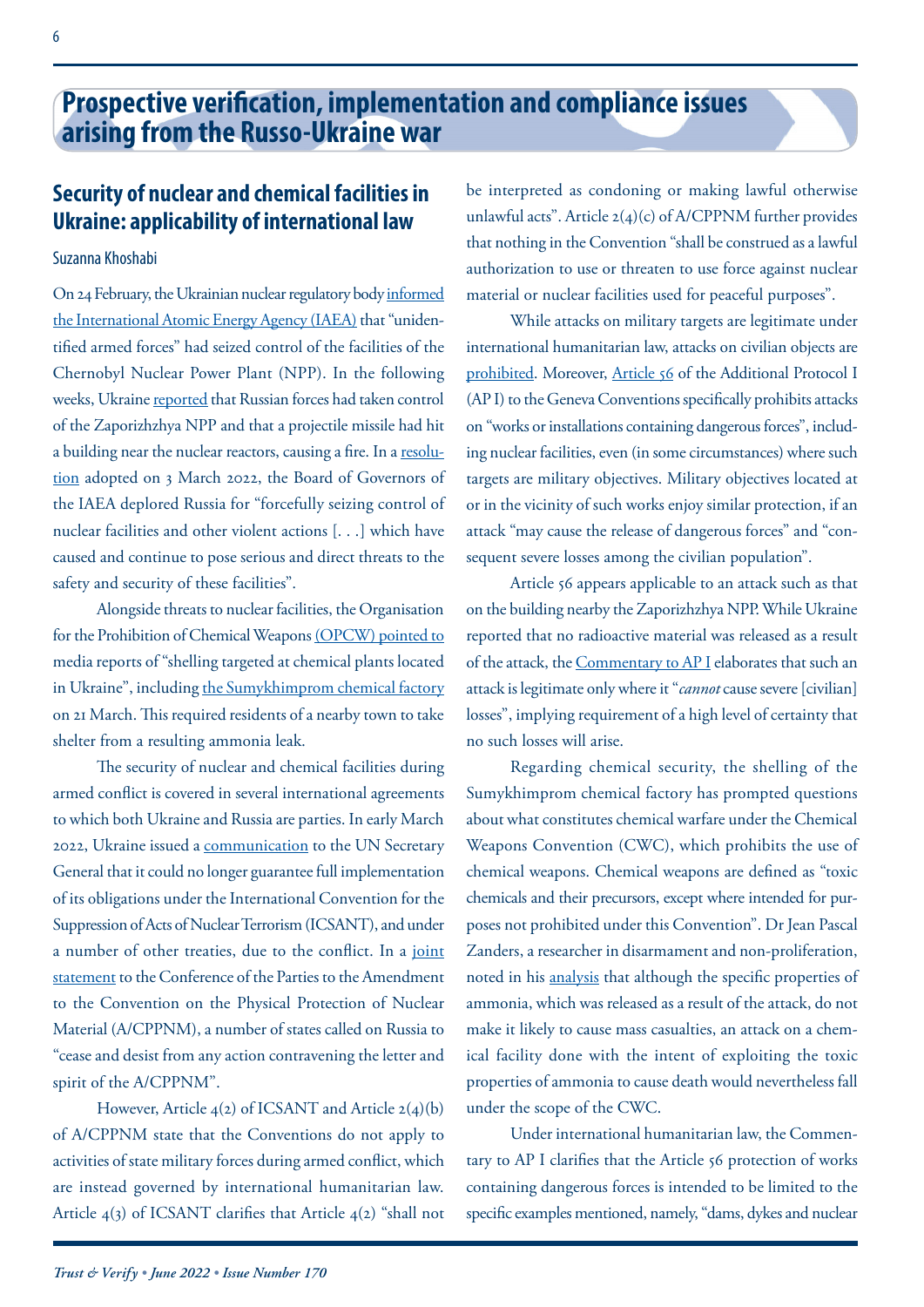electrical engineering stations", and as such would not extend to chemical facilities. However, a similar protection exists under [customary international humanitarian law](https://ihl-databases.icrc.org/customary-ihl/eng/docs/v1_cha_chapter13_rule42), which binds both Ukraine and Russia: "particular care" must be taken if works and installations containing dangerous forces are attacked. In its interpretation of the rule, the ICRC has [identified](https://ihl-databases.icrc.org/customary-ihl/eng/docs/v1_cha_chapter13_rule42) that similar consideration should apply to installations such as chemical plants.

## **The use of OSINT to monitor the conflict in Ukraine**

#### Grant Christopher

On 24 February, at 4:50am, Russia [announced](https://edition.cnn.com/2022/02/24/europe/ukraine-russia-attack-timeline-intl/index.html) its 'Special Military Operation' in Ukraine. The invasion had been observed over an hour earlier by Jeffrey Lewis and his team (Tricia White and Ben Mueller) at the James Martin Center for Nonproliferation Studies, who were [looking](https://twitter.com/ArmsControlWonk/status/1496657816740036616) at real-time traffic data near the Russia-Ukraine border in Google maps.

Lewis, White and Mueller were looking at traffic data in this area because they had Synthetic Aperture Radar (SAR) satellite imagery from the day before, showing tanks and vehicles lined up in columns indicating they were preparing to move. The images were provided by [Capella Space,](https://www.capellaspace.com/about-us/our-story/) which launched its first commercial SAR-capable satellite in 2018. The Google Maps traffic data they saw was not generated directly from the vehicles in the Russian advance but likely from Ukrainian civilian traffic halted at roadblocks or fleeing the advance. Since this incident, Google Maps has [disabled traffic](https://www.reuters.com/technology/google-temporarily-disables-google-maps-live-traffic-data-ukraine-2022-02-28/)  [features](https://www.reuters.com/technology/google-temporarily-disables-google-maps-live-traffic-data-ukraine-2022-02-28/) in the region after speaking with Ukrainian authorities.

Open-source intelligence (OSINT) is used to discern what may occur, while open-source investigations take place into events that have already occurred. Both have featured prominently in the conflict to date. For example, they have been used to track large-scale troop movements, clarify humanitarian issues, and monitor incidents such as air and artillery strikes. OSINT techniques such as monitoring of technical publications and media has been a standard intelligence method for over a century. However, the availability of satellite imagery and the advent of the internet, including social media, and their adoption by non-governmental organisations, have revolutionised OSINT. In this conflict, mature OSINT techniques have been tested on a European battlefield on a grander scale than ever before, with ubiquitous data from smartphones complementing expanding commercial satellite imagery capabilities.

OSINT has also influenced international public opinion by countering Russian narratives. Prior to the conflict Russia was perceived as highly capable in information warfare, with an ability to wrongfoot adversaries, sow confusion and obfuscate their own influence in affairs. Before the invasion, NATO states repeatedly voiced their concerns about staged false flag attacks to provide a pretext for an invasion. However, OSINT analysts have been able to [debunk](https://www.telegraph.co.uk/world-news/2022/02/21/five-russian-false-flags-comically-easy-debunk/) staged false-flag operations. One such incident was footage, released by the breakaway Luhansk People's Republic via their Telegram channel, of a vehicle being towed from a bridge. In this they claimed they were towing explosives planted by Ukrainian forces away from a bridge that would have prevented evacuation of civilians. Researchers, following standard OSINT practices, checked the video metadata and found it was filmed in 2019 (although some questions remain in this particular case as the time of year indicated by the metadata is not consistent with the observed foliage).

The ability to effectively counter disinformation continued after the war started. One of the most notable incidents was at Bucha, a location on the outskirts of Kyiv, where Russian troops have been accused of conducting atrocities against civilians. After the accusations emerged, Russian Foreign Minister Sergey Lavrov claimed the bodies were staged after Russian forces left the town. However, MAXAR satellite imagery showed bodies appearing in the streets two weeks before the departure of Russian troops. OSINT analysts were able to [confirm](https://www.bbc.co.uk/news/60981238) from multiple satellite images and roadside video footage the provenance of the appearance of the bodies.

Analysts have been using tried and tested methods based on satellite imagery and social media to track the conflict on the ground and in the air, but have also developed new and innovate approaches. For example, while large-scale troop movements are being tracked daily in an all-source analysis by the Institute for War, analysts such as @IntelCrab and @KyleJGlen have been validating and geotagging individual incidents also on a daily basis. This analyses then feeds into the analysis of well-established investigative journalism organisations, such as Bellingcat.

The Ukrainian Government has also seen the value of using its citizens to conduct OSINT. In 2020, it launched the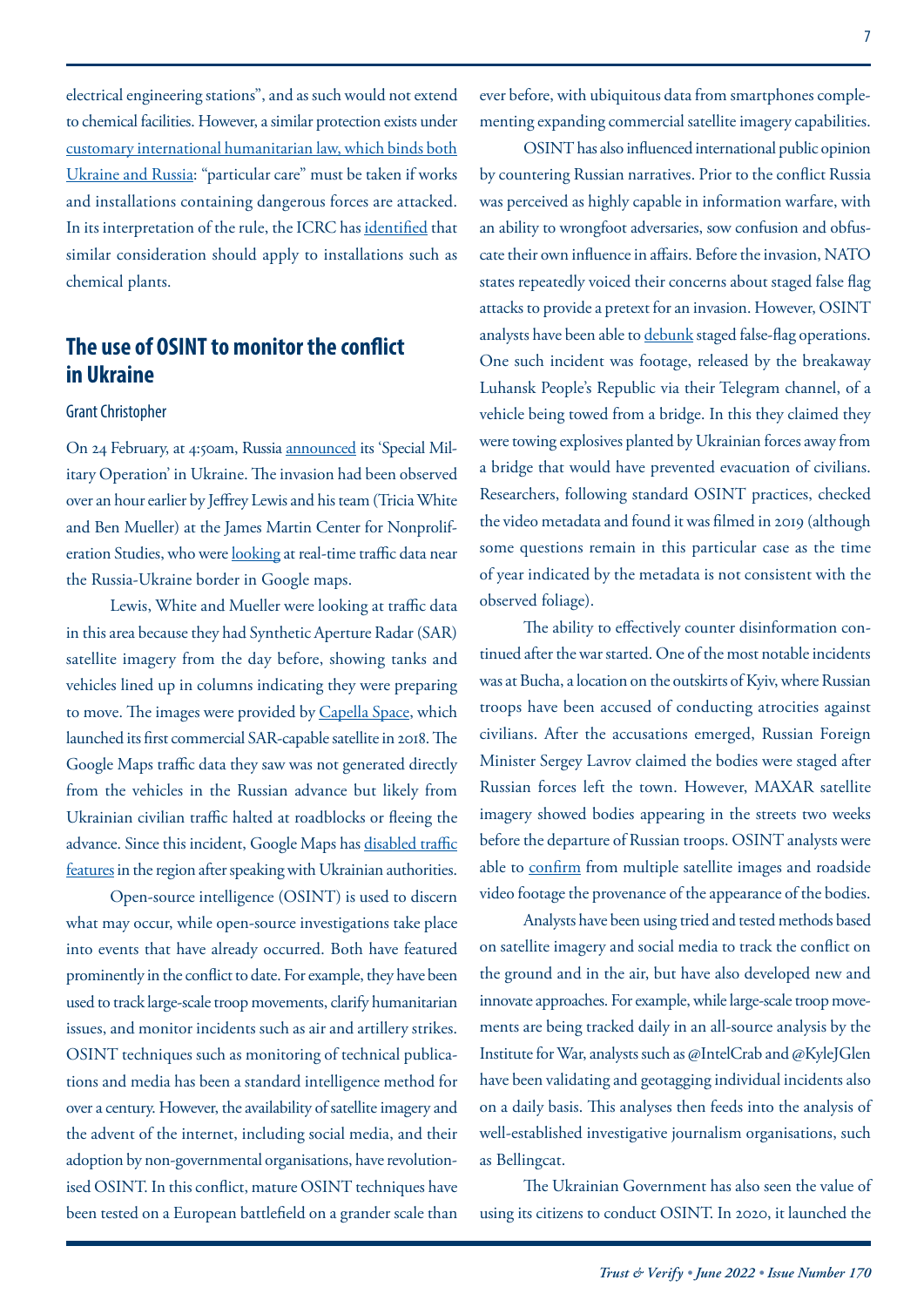Diia app as a major e-government initiative offering digital versions of official documents in smartphones. After the invasion, two major features were added: air raid warnings and the ability to geotag Russian troop movements. However, the use of Diia by civilians may [challenge](https://www.wired.com/story/smartphones-ukraine-civilian-combatant/) the international law principle of distinction blurring the line between civilian and combatants.

OSINT has become integral to how the conflict is understood. It shapes both how the conflict is reported and how narrative differences are resolved. As the conflict continues, new OSINT practises and users will continue to emerge. Based on the role OSINT has played so far in Ukraine it will continue to be highly relevant there and in future conflict zones.

## **Redistributing frozen assets – A legislative perspective**

## Cristina Rotaru

Asset-freezing measures are part of economic or financial sanctions regimes. Frozen assets remain the property of the sanctioned person or entity. To transfer the ownership of property would constitute expropriation and would normally be unlawful under international law, unless there has been a legal determination that they are the proceeds of criminal activities. Several countries and the EU have proposed or introduced legislation to widen national powers to redistribute frozen assets. These measures are controversial. The United States has been criticised for redistributing by Executive Order \$7 billion in frozen assets that belong to the Afghanistan Central Bank giving half to a trust fund supporting relatives of victims of the 9/11 attacks and the other half to a trust fund to support the humanitarian needs of the Afghan people—in effect, redistributing funds from one of the poorest countries in the world to victims of terror in one of the wealthiest.

In the context of the war in Ukraine, hundreds of billions of dollars in assets of the Russian Central Bank, private Russian banks and Russian oligarchs have been frozen by the United States, EU, UK and Japan, among others. There have been increasing calls for these seized assets to be used to make reparations to Ukraine for war crimes or to help post-war reconstruction. This article discusses the current status of EU and national legislation in a number of countries that may be considering this option.

#### **European Union**

On 17 March, the European Commission announced the creation of a 'Freeze and Seize' Task Force to ensure that EU sanctions against Russian and Belarusian targets are implemented efficiently. The Task Force, made up representatives of Member States, was set up with the specific aim to seize and confiscate assets of the designated individuals and companies. In response to a [question](https://www.europarl.europa.eu/doceo/document/P-9-2022-001348-ASW_EN.html) by Vice-President of the European Parliament Othmar Karas, the EU Commission stated that by 8 April 2022, €6.7 billion of assets had been frozen and €22.8 billion otherwise blocked through the enforcement of EU sanctions on Russian and Belarusian "oligarchs" by Member States; this increased to €9.7 billion of frozen assets by 29 April.

On 25 May 2022, the European Commission presented a [package of legislative proposals](https://ec.europa.eu/commission/presscorner/detail/en/IP_22_3264) that reinforced the EU's existing rules for freezing and confiscating assets in the context of organised crime and strengthened its Member States' powers to prosecute sanctions violations. As part of this, the Commission proposed to add the violation of restrictive measures to the list of EU crimes, setting a common standard on criminal offences and penalties across the EU. The package also included a proposal for a [Directive on asset recovery and confiscation,](https://ec.europa.eu/home-affairs/proposal-directive-asset-recovery-and-confiscation_en) which would allow the EU's Asset Recovery Offices to trace and identify assets of individuals and entities subject to EU restrictive measures, expanding its powers to confiscate assets from sanctions violations, and establishing Asset Management Offices in all EU Member States to ensure that frozen property does not lose value, thus providing for the sale of assets that could depreciate if not sold, or those that are costly to maintain.

On 3 June 2022, Council Regulation (EU) 2022/880 which amended Council Regulation (EU) No 269/2014 required Member States to lay down rules on penalties for breach of Regulation 269 and ensure they are implemented and to "provide for appropriate measures of confiscation of the proceeds of such infringements". The Freeze and Seize Task Force is considering legal ways to redistribute frozen Russian assets to compensate war victims and participate in the reconstruction of Ukraine. However, certain Member States, such as Germany, have legal or constitutional limits on confiscating assets, especially without a criminal conviction of the owner.

#### **Canada and the United States**

As of 9 June 2022, the Royal Canadian Mounted Police had [reportedly](https://www.rcmp-grc.gc.ca/en/news/2022/update-the-reporting-frozen-assets-the-special-economic-measures-act-russia-regulations) frozen \$123 million in assets and blocked \$289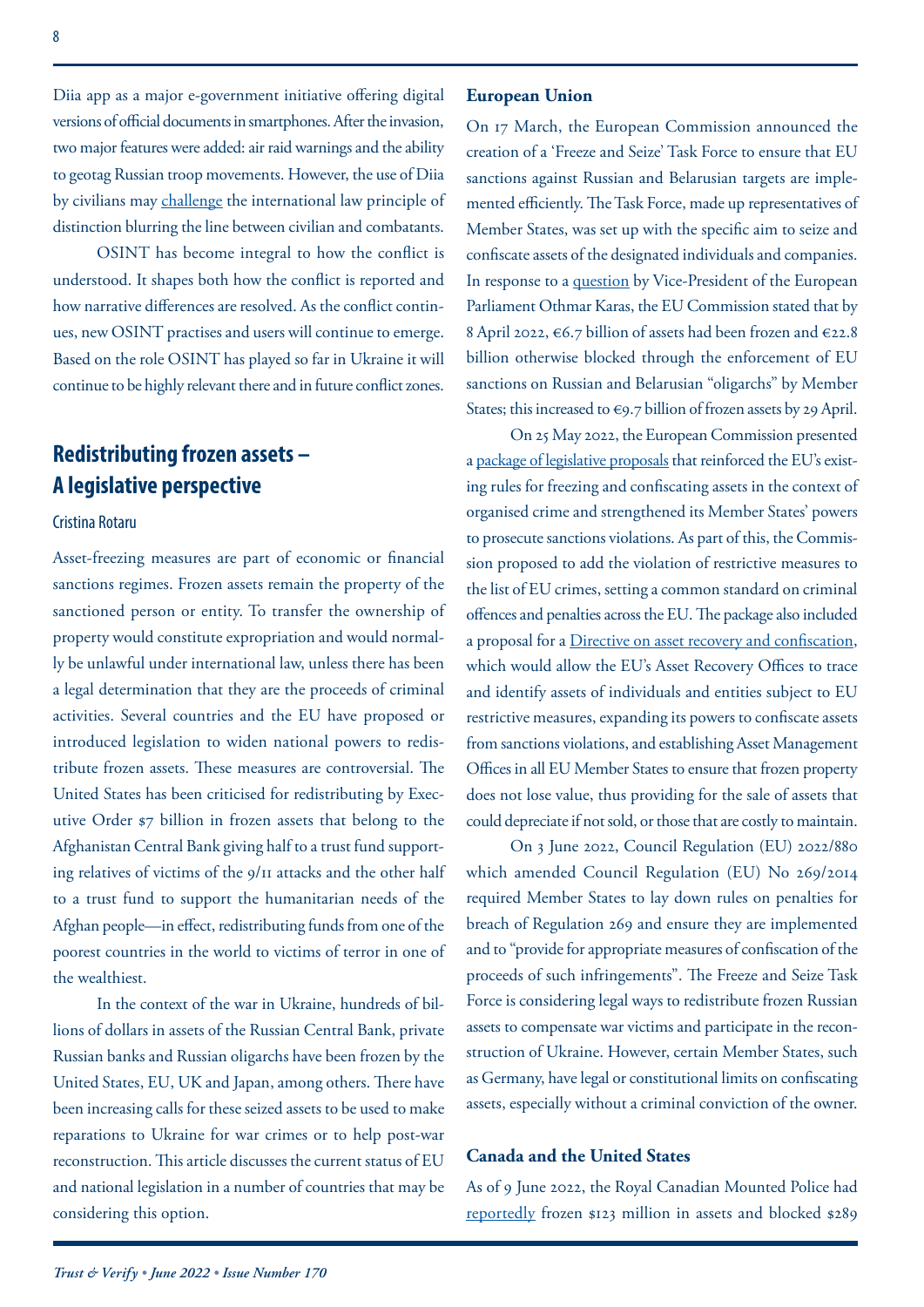million in transactions pursuant to its Russia sanctions regime, under the Special Economic Measures Act (SEMA) and its Russia regulations. In April 2022 Canada [introduced legislation](https://sencanada.ca/en/content/sen/chamber/441/debates/038db_2022-05-03-e?language=e) that would give its government the authority to seize and sell assets of sanctioned Russian oligarchs and redistribute the proceeds to Ukraine. The Frozen Assets Repurposing Bill has had its third reading in the Canadian Senate, with one Senator [stating](https://sencanada.ca/en/content/sen/chamber/441/debates/038db_2022-05-03-e) that the bill "would provide that legal basis and that legal tool to help hold dictators, human-rights abusers and kleptocrats accountable for their actions".

In the United States, the White House proposed [similar](https://www.whitehouse.gov/briefing-room/statements-releases/2022/04/28/fact-sheet-president-bidens-comprehensive-proposal-to-hold-russian-oligarchs-accountable/)  [legislation](https://www.whitehouse.gov/briefing-room/statements-releases/2022/04/28/fact-sheet-president-bidens-comprehensive-proposal-to-hold-russian-oligarchs-accountable/) to allow US authorities to liquidate the assets of Russian oligarchs and send the proceeds to Ukraine. The proposal seeks to streamline the process for seizure of oligarch assets, expand the assets subject to seizure, and enable the proceeds to flow to Ukraine. The legal pathway in which this could be achieved, however, is not clear. Congress has demonstrated that it is willing to pass such legislation, having already done so for legislation that would authorise the President to seize and liquidate assets worth over \$5 million belonging to foreigners already sanctioned by the United States whose wealth is at least partially linked to President Putin.

Some experts have suggested that only Russian central bank assets should be considered, while others have called for the inclusion of frozen assets of other Russian entities and nationals. To legally achieve this, however, Congress would have to change two laws: the International Emergency Economic Powers Act 1977 (IEEPA) and the Foreign Sovereign Immunities Act 1976. IEEPA provides the legal basis for various sanctions regimes, including for Russia, and grants the President authority to regulate frozen assets. However, that law has historically been interpreted as not having the authority to change who owns assets or has title over them – or 'vest'. On one occasion in 2001, Congress did amend the IEEPA to allow some vesting of foreign assets at the request of the George W. Bush, in situations where "the United States is engaged in armed hostilities or has been attacked by a foreign country or foreign nationals" – this, however, is not currently the case with Russia. Others have pointed to civil forfeiture as a possible route to seizure. In recent years, this was the route taken by US authorities to redistribute the assets of a frozen North Korean vessel called the *Wise Honest*, with the proceeds then used as compensation for the families of victims of the North Korean

regime (read more in Compliance Watch, [Trust and Verify 165](http://www.vertic.org/wp-content/uploads/2020/02/TV165_REV2_WEB.pdf)). And while the US has seized Afghan and Iranian assets before, it did so in part to compensate American victims of terrorist attacks in its own jurisdiction, and not in a third country.

The UK Government is reported to be considering measures to introduce powers to "acquire specific land and property owned by a sanctioned person, without the need to pay them compensation" in the Second Economic Crime Bill, due to be introduced in the next parliamentary (2022–23) session. Home Secretary Priti Patel said it would include powers to seize crypto-assets from criminals, and enable information-sharing on money laundering, in the UK's attempt to tackle dirty money. This could set the scene for the UK following a similar path to redirecting those assets towards victim compensation.

#### **Conclusion**

No matter the route, the legal path to the redistribution of assets in a sanctions framework is not a straightforward one. Under international law, the assets of convicted war criminals can be used to compensate victims – although this measure has never been applied to Russia, a G20 country, and a state that holds a permanent seat at the UN Security Council table. Whether it is through confiscating the already frozen assets of Russian oligarchs, or by blocking \$300bn worth of frozen Russian central bank reserves held abroad, such measures must be lawful and follow due process if they are to be successful.

Some experts have [drawn attention](https://www.cbc.ca/news/politics/c19-russia-sanctions-un-articles-violation-1.6478115) to the fact that in adopting such measures, states could be in violation of Chapter 2 of the United Nations Articles on the Responsibility of States for Internationally Wrongful Acts, adopted by the International Law Commission in 2001, which lays out rules for countermeasures Member States may take to hold another Member accountable for illegal acts. Article 49 says countermeasures "shall, as far as possible, be taken in such a way as to permit the resumption of performance of the obligations in question", "induce the wrongdoing state to comply with its international obligations" and be reversible if a targeted state ends its unlawful conduct. However, certain voices have pointed out that once Russian assets are redistributed to Ukraine, the resumption of performance of Russia's international obligations would be compromised, since those assets would become irrecoverable. To avoid legal setbacks, such measures must observe the international rules-based order. From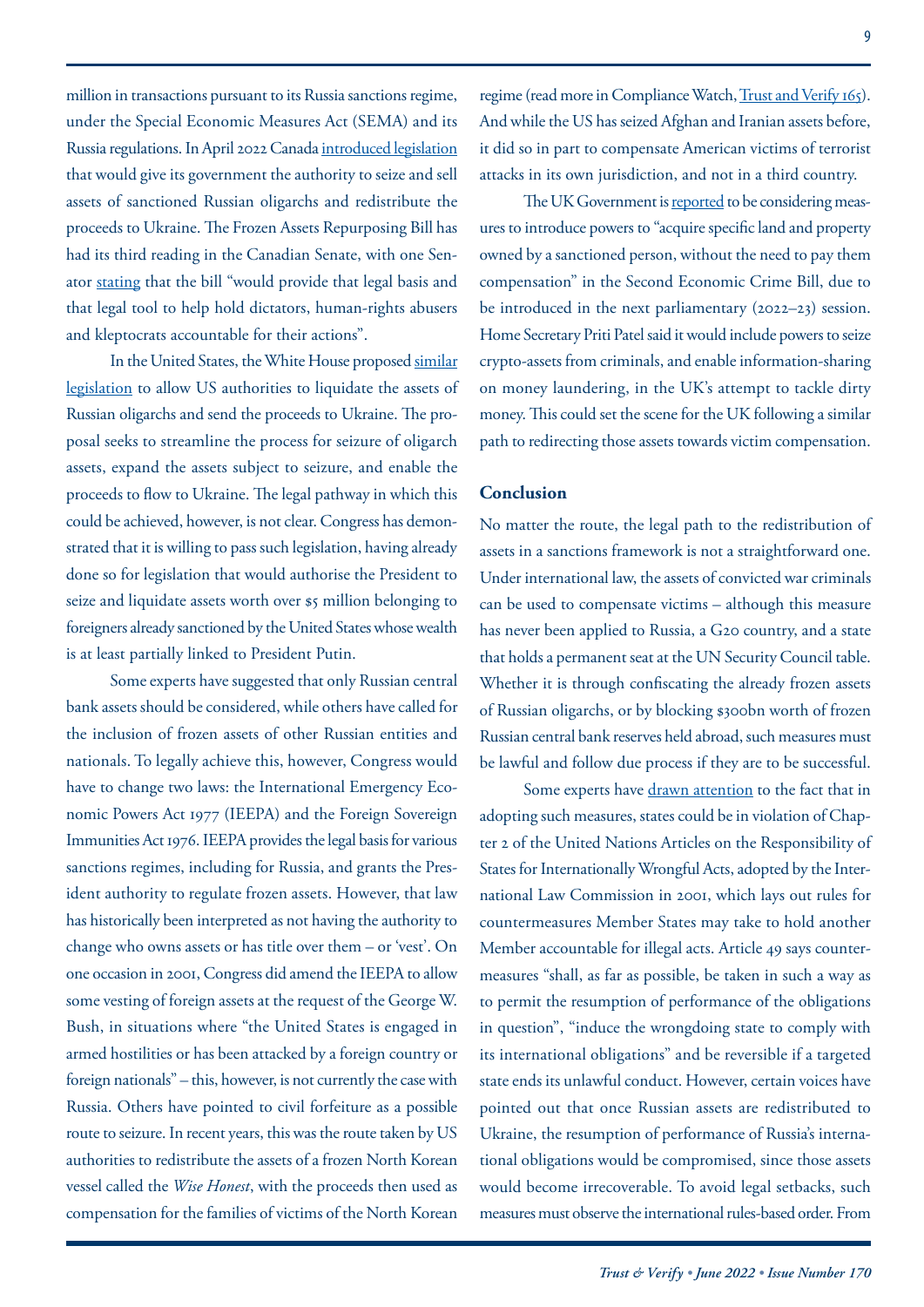a legal perspective, the leap from freezing assets—depriving owners of their use—to redistributing them to third parties is significant. In the larger context, if introduced, such legislation could have notable consequences on how sanctions are used in the future as a foreign policy tool.

## **Allegations of non-compliance with the Biological and Toxin Weapons Convention**

#### Angela Woodward

Since Russia invaded Ukraine on 24 February 2022, the United Nations Security Council (UNSC) has convened three times, at Russia's behest, to hear its claims that Ukraine maintains a biological warfare programme, supported by the United States, in violation of both states' obligations under the 1972 Biological and Toxin Weapons Convention (BWC).

At the first UNSC meeting on  $\text{II}$  March, the UN High Representative for Disarmament Affairs, Izumi Nakamitsu, briefed that the United Nations "is not aware of any biological weapons programmes". She noted that while the BWC lacks an international verification regime, it does "contain several measures to which concerned States parties can have recourse in order to address situations in which States parties have concerns or suspicions about the activities of their peers" including Article V, whereby States parties "undertake to consult one another and to co-operate in solving any problems which may arise in relation to the objective of, or in the application of the provisions of, the Convention". She also noted that States parties have developed procedures "for clarifying ambiguous and unresolved matters, including the possible convening of a formal consultative meeting to consider such matters". Further, she noted the existence of the Convention's confidence-building measures (CBM), established pursuant to Article V, which were intended to "prevent or reduce the occurrence of ambiguities, doubts and suspicions" between States parties, and that Russia and Ukraine's CBM returns are available to all States parties. Her statement also highlighted that under Article VI, "Any State party . . . which finds that any other State party is acting in breach of obligations deriving from the provisions of the Convention may lodge a complaint with the Security Council", and that the Security Council may then agree to initiate an investigation into such a complaint, but noting that this Article has never been activated. The High

Representative then encouraged States parties to strengthen the Convention, including by operationalising and institutionalising it, at the ninth Review Conference later in 2022.

#### **The Russian allegations**

In its statement to the meeting, Russia made wide-ranging claims that Ukraine and the United States were collaborating on biological warfare activities involving "a network of at least 30 biological laboratories [in] Ukraine, where extremely dangerous biological experiments aimed at enhancing the pathogenic properties of plague, anthrax, tularaemia [three traditional biowarfare agents developed by, inter alia, the Soviet Union's biological weapons programme], cholera and other deadly diseases, using synthetic biology, are being conducted" with funding from the United States. Russia claimed a causal relationship between what it believes to be an "uncontrolled increase in the incidence of particularly dangerous . . . infections in Ukraine" and its collaboration with the United States on public health initiatives involving these laboratories, calling Ukraine a "testing ground [using] Ukrainian citizens as guinea pigs". Further, Russia claimed that Ukraine began destroying biological agents in these laboratories after 24 February in order to prevent the detection of what Russia considers to be nefarious activities, and that a senior US government official had told the US Congress that there were "research facilities there that should not fall into the hands of the Russian military".

In its statement, Russia said that it had posted all of this information on its Ministry of Defence website and that it "did not rule out the possibility of invoking the mechanisms of Articles V and VI of the Biological and Toxin Weapons Convention at a later date".

With the exception of China, the prevailing opinion within the UNSC was that the Russian claims were either lacking credibility or that the BWC mechanisms for resolving compliance concerns ought to be used to address them.

## **States that assessed Russia's claims as entirely lacking credibility**

The **United States** considered Russia's statement to be an attempt to "use the Security Council to legitimize disinformation and deceive people" and said that "Ukraine does not have a biological weapons programme. There are no Ukrainian biological weapons laboratories supported by the United States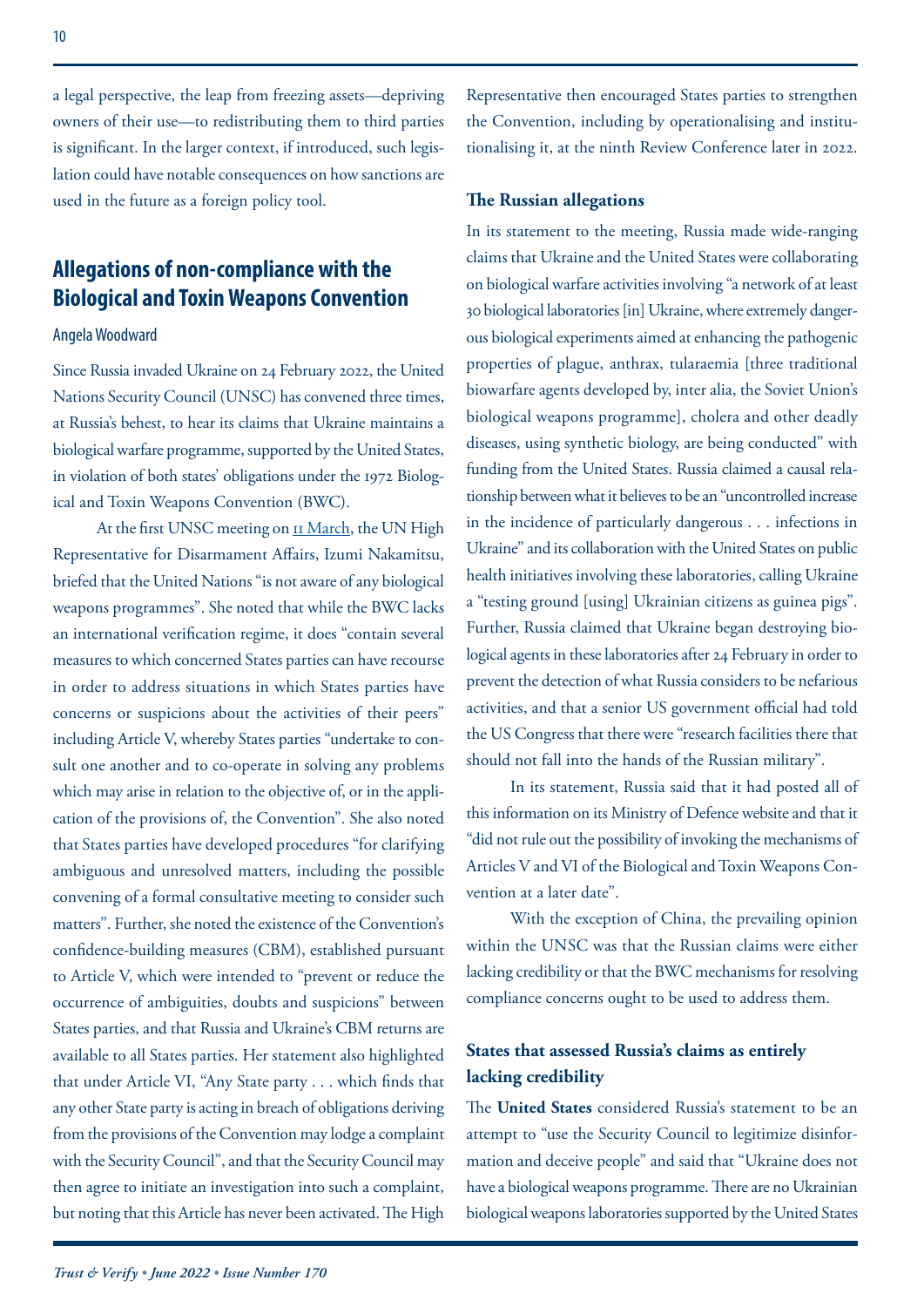– not near Russia's border or anywhere". Its statement noted that the United States supports Ukraine to operate its public health laboratory infrastructure safely and securely, and that it is transparent about such support. **Albania** said that Russia's allegations are "part of its information warfare – a false and unsubstantiated part of the usual propaganda, disinformation and conspiracy theories coming from Russia" and that "allegations about weapons of mass destruction could serve as yet another pretext for Russia to prepare the ground and use chemical or biological weapons during its ongoing invasion of Ukraine, while accusing others". **France** denounced "in the strongest possible terms the unfounded allegations made by Russia . . . [as] part of a cynical disinformation strategy". The **United Kingdom** called Russia's claims "a series of wild, completely baseless and irresponsible conspiracy theories" and said "[t]here is not a shred of credible evidence that Ukraine has a biological weapons programme". **Ireland** considered that Russia called this meeting "for no other reason that to advance baseless claims against Ukraine and the United States" and is "making unsubstantiated and unfounded claims against Ukraine" regarding biological weapons, finally urging Russia to cease using "the Council as a platform to spread disinformation". **Norway** stated that Russia convened this meeting "based on an uncorroborated narrative, insinuating that Ukraine is developing biological weapons" which "impacts the credibility of the Council" and that Russia is making an "unsubstantiated claim that Ukraine was preparing agressive action with the use of biological weapons".

## **States that considered that the claims should be handled through the BWC's compliance mechanisms**

**India** stated that "any matters relating to obligations under the BTWC should be addressed as per the provisions of the Convention and through consultation and cooperation between the parties concerned". **Mexico** and **Ghana** similarly called for disputes to be settled "using the mechanisms established by the Convention" and that a determination "can be made only after further assessment by relevant institutions" respectively. **Brazil** stated that allegations of BWC violations "are extremely serious and as such must be thoroughly substantiated by solid evidence . . . presented to and confirmed by an independent and impartial authority, as foreseen in Article VI" and noting that "it is unfortunate that such investigative mechanisms are

armed conflict would need to be halted to enable an investigation. **Gabon** called for full adherence to the BWC, and efforts to de-escalate the crisis. **China** "noted with concern the relevant information released by Russia" and stated that "[t]he concerns raised by Russia should be properly addressed", and that the relevant parties should "provide comprehensive clarification and accept a multilateral verification".

Ukraine's invited statement considered that Russia may be invoking 'non-existent biological weapons' as cover for a "false-flag operation" and said that Ukraine's public health system is in full compliance with its international obligations.

#### **Subsequent UNSC meetings**

The UNSC meetings on [18 March](https://documents-dds-ny.un.org/doc/UNDOC/PRO/N22/292/64/PDF/N2229264.pdf?OpenElement) and [13 May](https://documents-dds-ny.un.org/doc/UNDOC/PRO/N22/348/43/PDF/N2234843.pdf?OpenElement) continued in a similar vein with further accusations by Russia and repeated objections by other Member States. In her 18 March briefing, High Representative Nakamitsu repeated her earlier statement, noting in addition that Russia had now submitted documents regarding its allegations (but not a formal complaint under Article VI of the BWC). She also highlighted that the United Nations currently "has neither the mandate nor the technical operational capacity to investigate" such information claiming the existence of a biological weapons programme—although it does have a mandate to investigate biological weapons use, through the [United Nations Secretary-General's Mechanism](https://www.vertic.org/programmes/vm/bio-investigations/) [\(UNSGM\)](https://www.vertic.org/programmes/vm/bio-investigations/). Deputy to the High Representative for Disarmament Affairs, Thomas Markram, repeated this statement a third time at the 13 May meeting. Russia, claiming that the United States has refused to engage "in any constructive discussion", noted that it planned to use the BWC Article V and VI mechanisms and that it would submit the materials it has collected to the UNSC for investigation. To date, it has not done so.

#### **Key challenges with BWC compliance**

The UNSC discussion on Russia's claims illuminate several key challenges with BWC compliance. First, the only available investigation mechanism relating to biological weapons—the UNSGM—relates solely to alleged use of biological weapons (and chemical weapons), and not any other prohibited activity under the BWC (or CWC), due to its genesis as a mechanism established pursuant to the 1925 Geneva Protocol.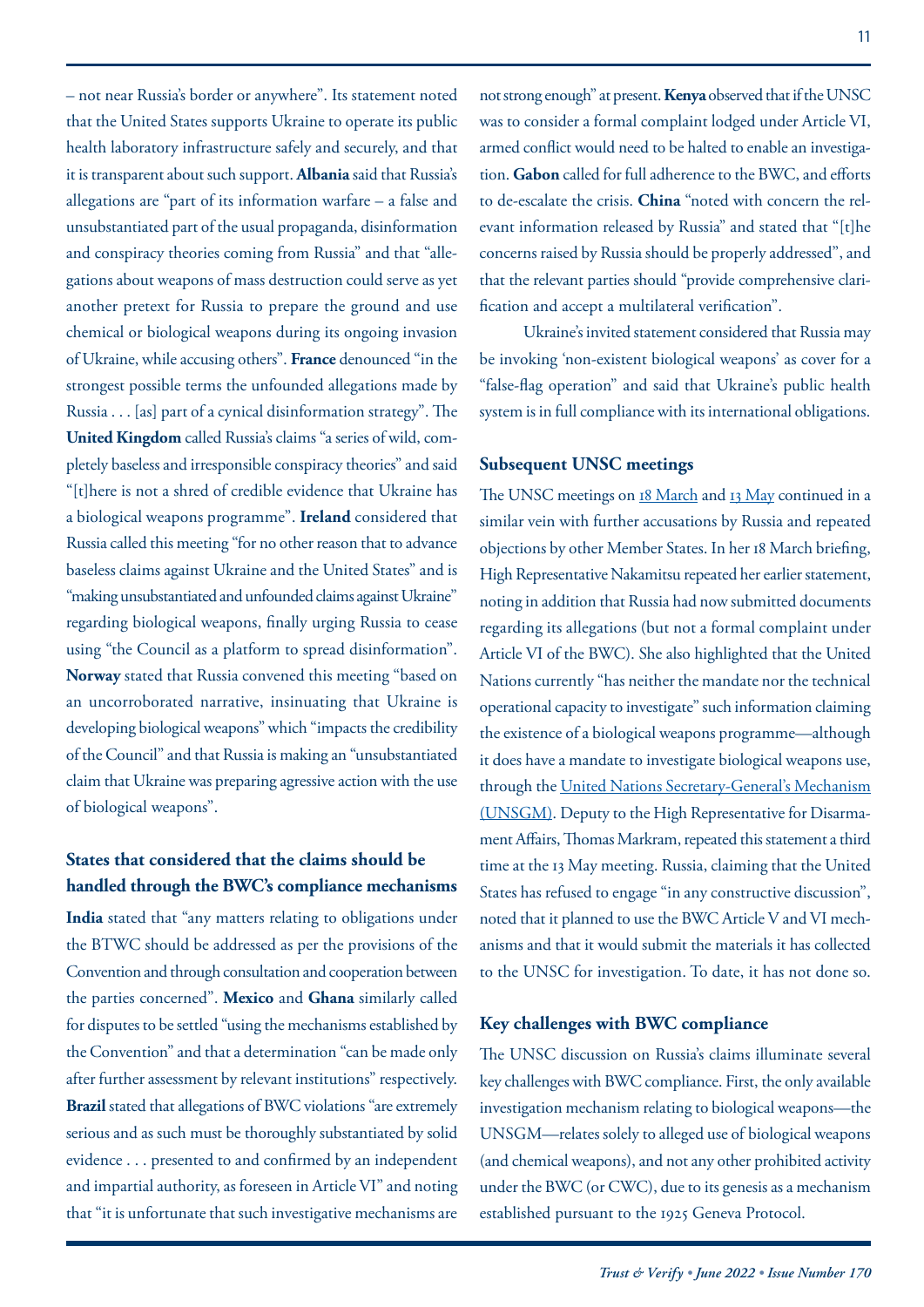<span id="page-11-0"></span>Second, if a BWC State party does not invoke the BWC compliance mechanisms (the informal Article V bilateral consultation and cooperation mechanism, or the formal Article V multilateral consultative meeting procedure, or the Article VI complaint procedure involving the UNSC) then suspicions and allegations of non-compliance can be left to fester without resolution, potentially undermining the authority of the Convention.

Third, neither the BWC compliance mechanisms, nor discussion in the UNSC pursuant to the UN Charter mandate to uphold international peace and security, have procedures to impartially collate and evaluate evidence concerning compliance concerns, and to dismiss spurious allegations, such as international verification organisations have.

Fourth, the BWC need to be strengthened, including by updating procedures for using the compliance mechanisms, to achieve operational and institutional readiness, as the High

Representative emphasised in her briefings to the UNSC. The Article V consultative meeting process, [invoked in 1997](https://docs-library.unoda.org/Biological_Weapons_Convention_-_Formal_Consultative_Meeting_(1997)/BWC_CONS_01.pdf) in the ['thrips palmi' case,](http://www.vertic.org/media/assets/TV/TV77.pdf) still relies on basic procedures set down by the BWC third Review Conference in 1991.

Fifth, there remain strong differences of opinion on whether verification of compliance with the BWC is achievable, and on how it might be better or fully achieved through complementary mechanisms, despite there being no systematic technical discussions on BWC verification since 2001. Some States parties may hold internal views on verification and the verifiability of the Convention that differ from those that they claim publicly, which serves to further politicise verification and compliance with the Convention.

Finally, the resolution of compliance concerns during an armed conflict are operationally difficult and dangerous, as the OPCW's Joint Investigation Mechanism's fact-finding missions concerning alleged chemical weapons use in Syria attested.

# **Guest article**

# **"For the sake of all mankind":1 The role of women in the Biological Weapons Convention**

Lara Bühler

In 1995, representatives of 189 United Nations Member States, UN agencies as well as nongovernmental organizations gathered in Beijing to convene the Fourth World Conference on Women. Member States reaffirmed their commitment to the empowerment of women and concluded with the [Beijing](https://www.unwomen.org/sites/default/files/Headquarters/Attachments/Sections/CSW/PFA_E_Final_WEB.pdf) [Declaration and Platform for Action](https://www.unwomen.org/sites/default/files/Headquarters/Attachments/Sections/CSW/PFA_E_Final_WEB.pdf), arguably the most progressive blueprint ever for advancing women's rights.

Since the 1990s, much has happened in the area of women's participation in international politics, and the topic remains particularly pertinent in non-proliferation and disarmament. Although the integration of gender perspectives is addressed in many deliberations on weapons of mass destruction (WMDs)—for example in the Treaty on the Non-Proliferation of Nuclear Weapons (NPT)—it is still relatively low on the agenda of the biological weapons regime. This article explores the role of women in the Biological Weapons Convention (BWC), including: the issue of representation at UN conferences; the impact of biological agents and toxins according to sex and gender; and actions taken on multinational level and through UN agencies. It then outlines the challenges that are likely to prevail in the coming years, before identifying possible strategies for the way ahead.

#### **The role of women in the Biological Weapons regime**

Following a recurring pattern in disarmament deliberations, the role of women in the BWC manifests itself primarily through a lack of adequate representation at all levels of decision-making processes. Different constellations in the four official BWC meetings—the Review Conference, the Preparatory Committee, the Meeting of States Parties, and the Meetings of Experts—are presented below.

During the last two decades, no woman has ever presided over any of the eight BWC Review Conferences that have taken place (usually every five years) since the first one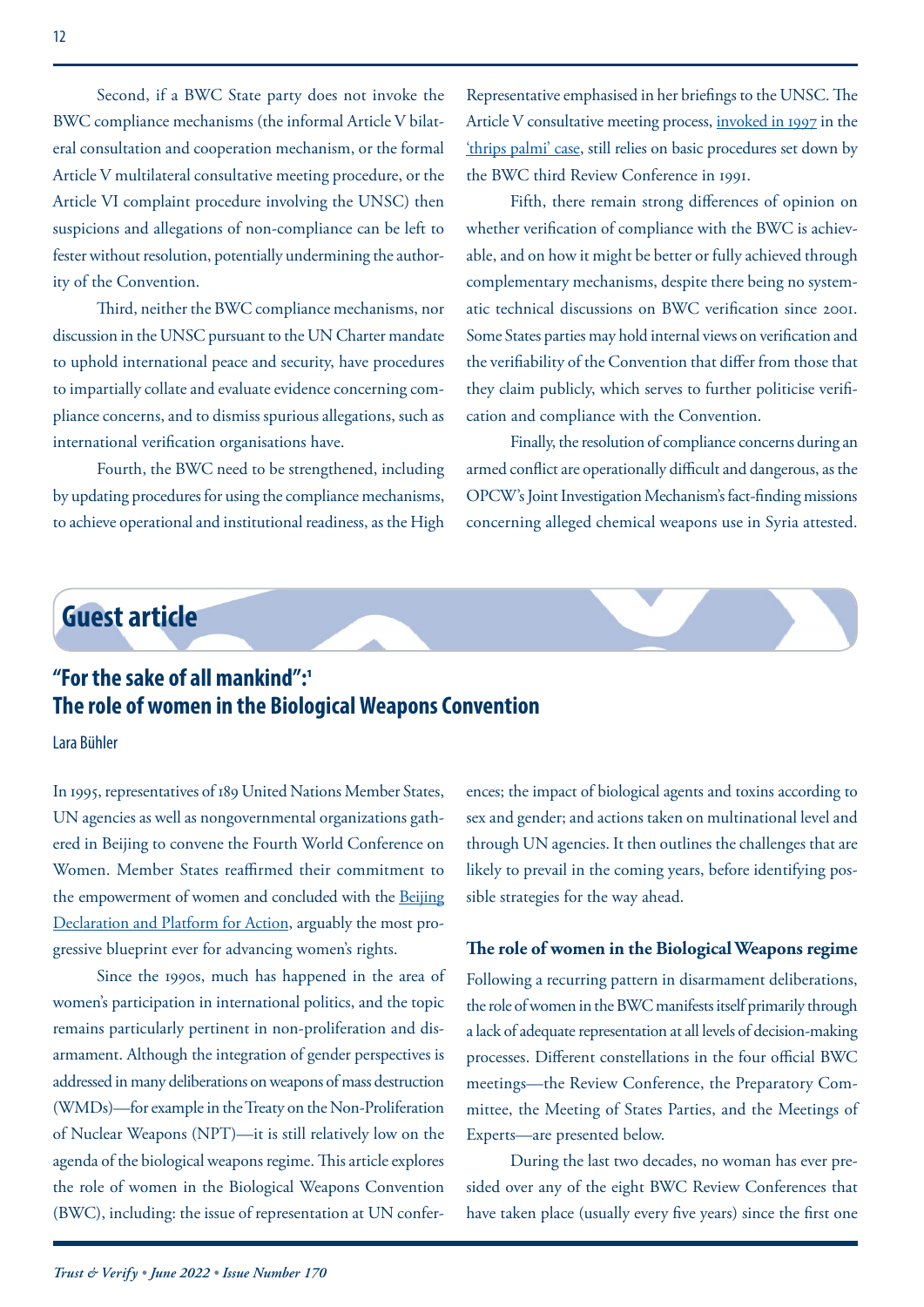in 1980. As with the other BWC Review Conference office holders, especially the Chairs and Vice-Chairs of the three Committees (namely the Committee of the Whole, the Drafting Committee, and the Credentials Committee), only three women have ever held such roles: Minister-Counsellor Titta Maja from Finland, Counsellor Judit Körömi from Hungary, and Deputy Permanent Representative Berna Kasnakali from Turkey. Judit Körömi served as Vice Chair of the Preparatory Committee (which precedes the Review Conference) in 2011 and as Chair of the Drafting Committee in the same year. She also served as Chair of the 2013 Meeting of States Parties, making her the only woman ever to preside the MSP Chair.

Comparably little progress has been achieved regarding the Chairs of the Meetings of Experts. During the 2018 to 2020 intersessional programme, only four out of fifteen Meetings of Experts were chaired by women. However, this development is accompanied by slight linguistic changes: While the BWC Rules of Procedure are not gender-neutral, reports written by the BWC Implementation Support Unit (ISU) include gender-neutral language of 'Chair' or 'Vice-Chair'.

Generally, as the most recent analysis by the UN Institute for Disarmament Research on participation at BWC Review Conferences showed, a correlation between gender composition and the total number of delegates can be identified.2 In large meetings with more than 100 participants, on average 32 percent of the diplomats are women. In smaller fora, the rate drops to 20 percent. The issue of representation is thus not only one of the leadership levels. It trickles down to the delegations and determines their composition. By comparison, looking at participants from NGOs and academia at BWC Meetings of States Parties, the ratio of female to male participants is on average 77 percent—thereby deflating arguments that try to blame the imbalance in presiding positions on a differing level of interest between men and women.

## **The impact of biological agents and toxins on sex and gender**

Looking beyond mere representation, debates around the implementation of the BWC "have not systematically considered the relevance of sex- and age-disaggregated data on the effects of these weapons".<sup>3</sup> This is all the more relevant, since rapid advancements in the field of biotechnology and

life sciences pose new challenges to the international community. Proxy indicators from naturally deriving infectious disease outbreaks such as Ebola permit conclusions about differing levels of exposure between women and men, rooted in caregiving responsibilities as well as from sex-specific susceptibility. This suggests that similar developments would follow accidental or intentional disease outbreaks and bioweapons usage. In a way, the Covid-19 pandemic raised awareness that impacts of health crises are never gender neutral. [Research on](https://www.mckinsey.com/featured-insights/future-of-work/covid-19-and-gender-equality-countering-the-regressive-effects) [economic effects](https://www.mckinsey.com/featured-insights/future-of-work/covid-19-and-gender-equality-countering-the-regressive-effects) of the pandemic showed that women—constituting 39 percent of the global workforce—accounted for 54 percent of overall job losses, while increasingly stemming the unequal division of unpaid caretaking in households. Women were vulnerable because of existing economy-related gender inequalities. At the same time, [global epidemiological find](https://pubmed.ncbi.nlm.nih.gov/32838138/)[ings](https://pubmed.ncbi.nlm.nih.gov/32838138/) indicated higher morbidity and mortality in males, thus making men more prone to Covid-19-related health problems.

While data collections on health effects, disease progression, and mortality risk are still in their infancy, comparative values could be drawn from other WMD-related research. For example, it has been "relatively well researched how exposure to nuclear materials and ionizing radiation [effect] women and men differently".4

### **Recent developments**

In 2021, steps towards strengthening the role of women in the BWC regime were taken both during official BWC meetings as well as in the interim between such convenings. For example, the ISU in cooperation with the International Gender Champions Disarmament Impact Group organized an international [webinar](https://unidir.org/GenderBWC) on Advancing Gender Perspective in June 2021. The webinar aimed at raising awareness regarding the role of women in strengthening the BWC and concurrently marked the launch of a new [factsheet](https://unidir.org/Gender-biological-weapons) on Gender and Biological Weapons.

Some initial steps are also being taken at States Parties level. During the Meetings of Experts in late Summer 2021, Panama introduced a [working paper](https://daccess-ods.un.org/access.nsf/Get?OpenAgent&DS=BWC/MSP/2020/MX.5/WP.6&Lang=E) entitled 'Enhancing Gender Equality and Women's Empowerment as an Integral Part of the Institutional Strengthening of the BWC'. The paper contained "twelve concrete suggestions, ranging from the adoption of a new mandate to mainstream a gender perspective in all BWC machinery to strengthening the link with other gender equality agendas". While many States Parties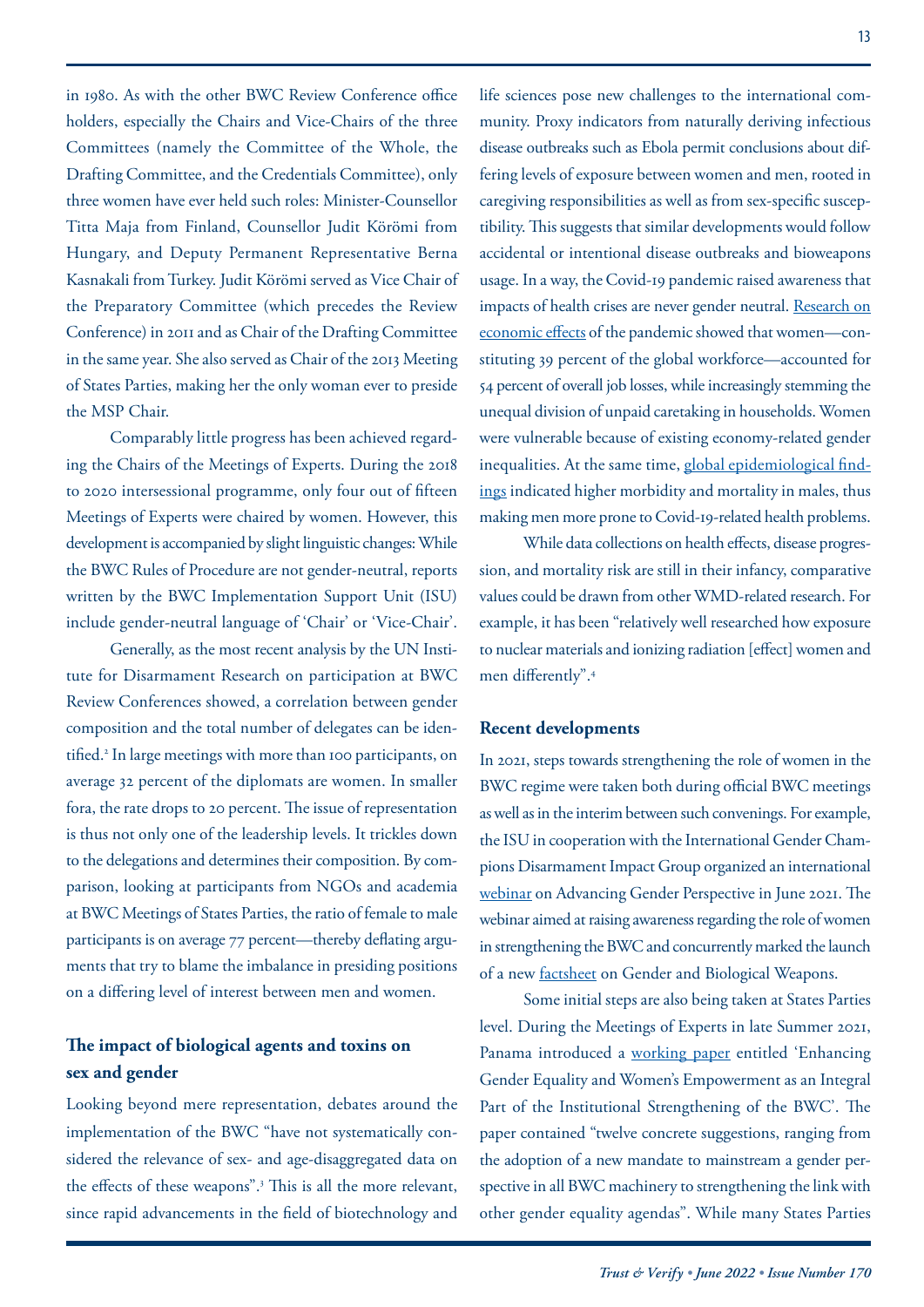commended the concrete proposals and emphasized their importance, others requested clarification on some aspects (see the 2020 [Meeting report\)](https://daccess-ods.un.org/access.nsf/Get?OpenAgent&DS=BWC/msp/2020/mx.5/2&Lang=E). Panama re-introduced the [working paper](https://daccess-ods.un.org/access.nsf/Get?OpenAgent&DS=BWC/msp/2020/wp.6&Lang=E) during the Meeting of States Parties in November 2021.

#### **The way ahead**

While awareness of gender imbalances can be raised through gender-inclusive language, achieving quantitative and qualitative gender equality should be the ultimate aim. The BWC is one of the oldest UN conventions, having celebrated the 45<sup>th</sup> anniversary of its entry into force in 2020. It was written at a time when traditional gender roles were still common and awareness about the inclusion of women into the discourse were not as pronounced as they are today. Since the Beijing Declaration, voices have been increasingly raised, calling not only for linguistic adaptation of the UN conventions, but for appropriate participation of women in official bodies. The UN system-wide [strategy](https://www.un.org/en/gender-inclusive-language/) on gender parity states that "using gender-inclusive language is a powerful way to promote gender equality and eradicate gender bias". Moreover, developments within the UN Convention on Cluster Munition (CCM) show what is possible given the political will. In September 2021, the CCM's Second Review Conference ended with the adoption of the [Lausanne Plan of Action,](https://www.clusterconvention.org/wp-content/uploads/2016/04/Lausanne-Action-Plan-eng-v1.pdf) in which States Parties committed to step up in their implementation of the Convention in the next five years and to ensure that gender and age considerations are taken into account. The fact that states were able to agree to proactively promote the inclusion of women within the framework of the convention marks a milestone and can serve as a positive example to other arms control regimes, even though the number and composition of CCM States Parties differs considerably.

Within the realm of the BWC, taking action to achieve equality, including with regard to all office-holder's positions of official meetings, is long overdue. Furthermore, the 21<sup>st</sup> century, called 'the age of biotechnology', should—for the sake of all humankind—pave the way for a systematic inclusion of sex and gender into biomedical and health-related research, and into data collection of public health systems. While beyond the scope of this article, further research and best practices with other multilateral arms control and disarmament treaties should be encouraged. The Ninth BWC Review Conference, scheduled for this year, would offer the

# **VERTIC Publication**

VERTIC researches and publishes analysis of BWC and CWC related court cases to help identify best practices for creating or improving legislative frameworks to control biological agents, toxins, toxic chemicals and their precursors, and related materials. In *Judicial Enforcement of BWC and CWC implementing legislation*, [VERTIC Brief No.34](https://www.vertic.org/wp-content/uploads/2022/02/VERTIC-Brief-34_TB_final.pdf), February 2022, Thomas Brown details three court cases, from the US, Germany and the UK and identifies a number of overarching lessons that can be learned from them. He also provides several recommendations for stakeholders to enhance the drafting and adoption of national legislation to implement the BWC and the CWC.

ideal opportunity for States Parties to incorporate a gender perspective in the adoption of the future work programme and to fill leadership positions with women.

*Lara Bühleris a Junior Partnerships Manager with the Munich Security Conference (MSC), where she focusses on transatlantic defence and German security policy under the MSC's Defence and Technology Programs. Prior to joining MSC, Lara interned at the BWC Implementation Support Unit at UNODA in Geneva. The views expressed herein are those of the author and not necessarily reflect the views of the United Nations.*

#### **Endnotes**

- 1. Adapted from the Biological Weapons Convention [text:](https://front.un-arm.org/wp-content/uploads/2020/12/BWC-text-English-1.pdf) "Determined, for the sake of all mankind, to exclude completely the possibility of bacteriological (biological) agents and toxins being used as weapons".
- 2. Renata Hessmann Dalaqua, Kjølv Egeland and Torbjørn Graff Hugo, *[Still behind the curve: Gender balance in arms control, non-proliferation](https://unidir.org/sites/default/files/2019-10/Still%20behind%20the%20curve.pdf)  [and disarmament diplomacy](https://unidir.org/sites/default/files/2019-10/Still%20behind%20the%20curve.pdf)*, UNIDIR, 2019, p.5ff.
- 3. Renata Hessmann Dalaqua, James Revill, Alastair Hay and Nancy Connell, *[Missing Links: Understanding sex and gender-related impacts](https://unidir.org/sites/default/files/2019-11/Missing%20Links-3.pdf)  [of chemical and biological weapons](https://unidir.org/sites/default/files/2019-11/Missing%20Links-3.pdf)*, UNIDIR, 2019, p.vii
- 4. Ibid.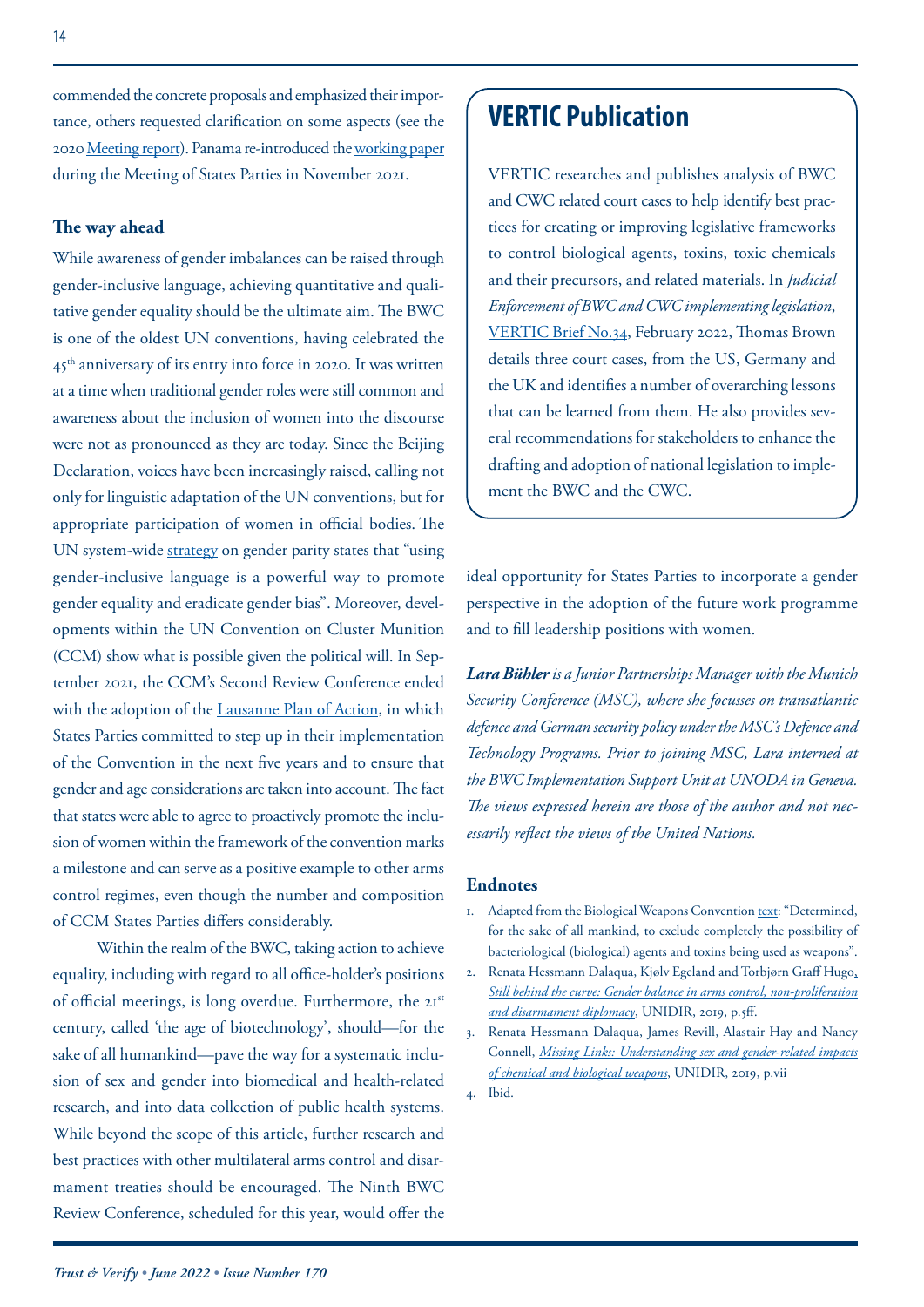## <span id="page-14-0"></span>**Eliminating the use of highly enriched uranium for civil purposes: losing momentum?**

### Noel Stott

Since at least 2006, there has been a concerted effort to eliminate the use of highly enriched uranium (HEU) for civil purposes and to promote non-HEU alternatives. 'Civilian' HEU can be defined as HEU that has been fabricated into fuels for power and research reactors or for marine propulsion. In other words, for non-weapon purposes. Norway, for example, organised two symposia—one in 2006 and another in 2012 and the International Atomic Energy Agency (IAEA) has initiated programmes to support Member States who request assistance in transitioning away from HEU.

The idea to minimize the use of civilian HEU and converting to low enriched uranium those civilian facilities that use HEU was further built on through the Nuclear Security Summit process initiated by US President Barack Obama, in 2009. Four summits were held in: Washington, D.C. (2010), Seoul, South Korea (2012), the Hague, Netherlands (2014) and Washington, D.C. (2016).

Action 61 of the 2010 Non-Proliferation Treaty (NPT) Review Conference Action Plan, also encouraged "States concerned, on a voluntary basis, to further minimize highly enriched uranium in civilian stocks and use, where technically and economically feasible". This is similar language to that of the Communiqué issued at the end of the first Summit, in which the participating States:

> *"Recognize that highly enriched uranium and separated plutonium require special precautions and agree to promote measures to secure, account for, and consolidate these materials, as appropriate; and encourage the conversion of reactors from highly enriched to low enriched uranium fuel and minimization of use of highly enriched uranium, where technically and economically feasible."*

 There is little doubt that in the recent past a considerable amount of HEU has been down-blended to low-enriched uranium (LEU) and separated plutonium converted to mixed oxide fuel. However, currently, according to estimates published by the International Panel on Fissile Materials (IPFM), as of late 2015, there were over 150 nuclear-powered submarines and ships that continue to use HEU as fuel; about 100 research reactors fuelled with HEU (although others put the figure at 72 research reactors); and, several countries [still use](https://fissilematerials.org/library/rr15.pdf) HEU neutron 'targets' for medical radioisotope production. More recently, the IPFM [notes](https://fissilematerials.org/materials/heu.html) that as of May 2022, 22 countries had at least 1kg of HEU in their civilian stocks.

Hence, has minimizing and securing civilian HEU to strengthen the global nuclear security architecture and nonproliferation regime lost its momentum? Whether the forthcoming NPT Review Conference will again call on states to further minimize HEU in civilian stocks and whether stronger language than "where technically and economically feasible" can be agreed remains to be seen. At the same time, maintaining momentum requires greater clarity on what exactly is meant by HEU. Examining the various estimates put forward with regards to South Africa's HEU holdings illustrates the complex nature of this endeavour.

#### **Estimating South Africa's stock of HEU**

Following South Africa's dismantlement of its nuclear weapons programme, its entire inventory of HEU was subjected to IAEA safeguards. The exact content of South Africa's initial declaration is not in the public domain nor is South Africa's present fissile material inventory. Both are only known to the IAEA and the officials who manage South Africa's State System of Accounting for and Control of Nuclear Material. South Africa does not participate in the voluntary [INFCIRC/549](https://www.iaea.org/sites/default/files/infcirc549.pdf) declaration process, under which countries declare their civil unirradiated plutonium and may include information on their civil HEU holdings.

The amount of weapons grade HEU held by South Africa is considered sensitive information and its disclosure would be viewed as a national security risk. It is seen as having strategic value—both economic and political/diplomatic. For instance, its disclosure could impact on South Africa's positions at various international negotiating fora, including the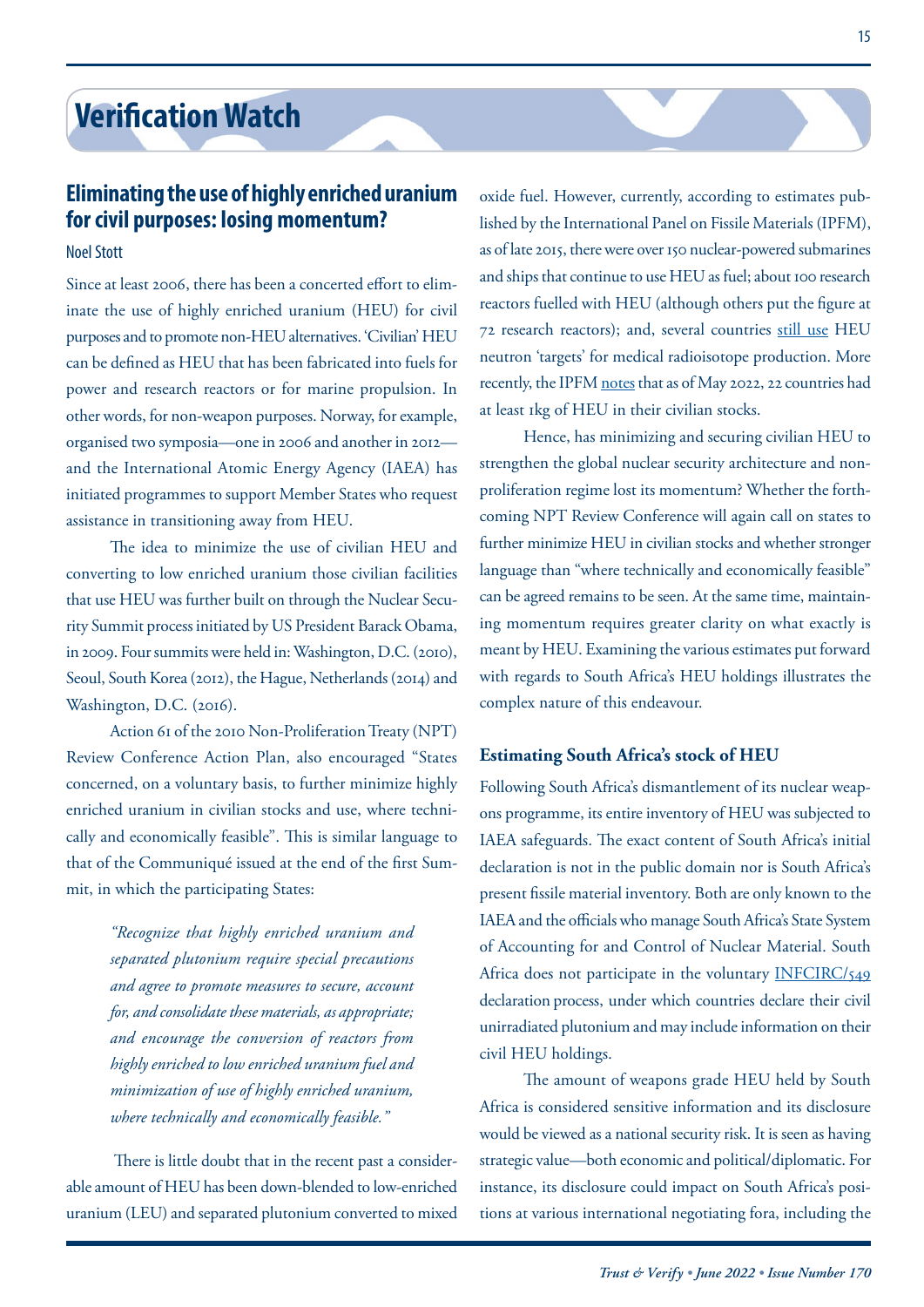discussions taking place on the possibility of a future Fissile Material [Cut-off] Treaty. However, given South Africa's nuclear disarmament, while weapons grade HEU could be of strategic value in the context of a nuclear weapons programme, this is not something that South Africa entertains as a NPT States Party.

Despite this, nuclear scholars remain concerned about South Africa's HEU stocks and have attempted over the years to estimate South Africa's past Y-Uranium Enrichment Plant's (Y-Plant) HEU production, as well as the current stockpile of civil HEU holdings. These estimates are limited by insufficient information on South Africa's processes and operations to manufacture nuclear fuel, its irradiation in nuclear power or research reactors and storage, and the reprocessing or disposal of the irradiated fuel. Factors that ought to be taken into account include the type of reactor, the fuel used and whether the irradiated fuel was reprocessed and the nuclear material recycled.

For example, Roy Horton [states](https://www.hsdl.org/?view&did=1141) that "production estimates have ranged from 400 – 1200 kg", while [other experts](https://nonproliferation.org/civilian-heu-south-africa/) estimate that some 800 kg of HEU was declared and placed under safeguards with 350 kg reportedly enriched to more than 90% U-235. The 2010 Global Fissile Material [report](https://fissilematerials.org/library/gfmr10.pdf) published by IPFM estimated South African stocks at between 100 and 1000 kgs. The IPFM also [states](http://ipfmlibrary.org/gfmr08cv.pdf) that, ". . . South Africa today maintains an estimated 400–450 kg of unirradiated HEU stocks".

According to **[David Albright](http://web.mit.edu/SSP/seminars/wed_archives01spring/albright.htm)**, "the IAEA . . . arrived at a final estimate [of the Y-Plant's production] within about 5-10 kilograms of South Africa's declaration". However, it is also known that the reconstruction of the operating histories of certain facilities—especially the Y-Plant—were complicated by limited record-keeping at that time. Albright, [estimates](https://isis-online.org/uploads/isis-reports/documents/Highly_Enriched_Uranium_Inventories_in_South_Africa_November_2015.pdf) the Y Plant to have produced in total about 990 kilograms of HEU with an average enrichment of 68%. He further states that "when South Africa signed the NPT in 1991, it had an HEU inventory of over 800 kilograms with an average enrichment of about 70 percent".

Estimating the remaining stock from the weapons programme is further complicated by the fact that some of the HEU from the weapons programme was used to fuel the research reactor and/or to make medical isotopes for an unknown period of time. This was halted by Thabo Mbeki during his tenure as the country's president (June 1999 – September 2008). How much was utilised in this way has also not been made public.

Albright [claims](https://isis-online.org/uploads/isis-reports/documents/Highly_Enriched_Uranium_Inventories_in_South_Africa_November_2015.pdf) that in total, from 1994 through 2014, South Africa is estimated to have irradiated 185 to 315 kilograms of 45 percent HEU (initial mass) in targets to make the medical isotope Mo-99. He concludes by stating that South Africa has "remaining fresh 80 or 90 percent HEU, which amounts to about 220-250 kilograms".

According to [Joseph Cirincione](https://carnegieendowment.org/2004/04/27/south-africa-s-nuclear-free-decade-pub-15279), "South Africa is estimated to have about 330 kilograms of weapons-grade uranium and another 55 kilograms of 80 percent enriched uranium". Another [study](https://apps.dtic.mil/sti/pdfs/ADA304720.pdf) by the US Department of Defense states that "South Africa . . . still holds 700 kg of weapon-grade uranium".

Most scholars also assume that all the HEU processed since 1991 came from the initial inventory of the weapons grade material, whereas, in fact there was an amount of HEU of a lower enrichment grade available. South Africa had, and probably still has, various grades of enriched uranium: uranium enriched to 20% and above; weapons grade enriched uranium (uranium enriched to 90% and above); medium-enriched uranium (uranium enriched to 45%); and low-enriched uranium (uranium enriched up to 19.999%). The nuclear scholars also do not specify how they define the various grades of HEU and in particular 'weapons-grade' material. This failure undermines their concerns about its secureness.

Nuclear scholars are also known to confuse the issue of the HEU from South Africa's enrichment process with that of the US-obligated nuclear material which had to be repatriated to the US to be safely disposed of. Between 1965 and 1975, the United States [supplied](https://nonproliferation.org/civilian-heu-south-africa/) approximately 33 kg of HEU for the SAFARI-1 reactor. 6.3 kg of the US obligated material (spent fuel) was returned to the USA in August 2011. There is no further US obligated material to be returned to the USA according to a [statement](https://za.usembassy.gov/ongoing-collaboration-between-the-u-s-national-nuclear-security-administration-and-south-africa/) by the [US Mission in](https://za.usembassy.gov/author/missionza/)  [South Africa.](https://za.usembassy.gov/author/missionza/)

What appears clear today, is that South Africa has effectively eliminated its civilian use of HEU. All uranium enrichment facilities and conversion plants have been [decommissioned](http://www.nnr.co.za/wp-content/uploads/2018/05/NNR-Joint-Report-WEB.pdf) and the conversion of the SAFARI-1 research reactor to LEU was [completed](http://www.necsa.co.za/services/safari1/) in 2009. Finally, any HEU, and in particular weapons grade HEU, that South Africa holds, is under IAEA safeguards and subject to continuous monitoring.

Nevertheless it may be worthwhile further analysing existing public literature to gain further clarity on the perceived distinction between the various grades of enriched uranium: LEU; uranium enriched to 20% and above; medium-enriched uranium; and, weapons grade uranium. In this context South Africa could serve as a useful case-study.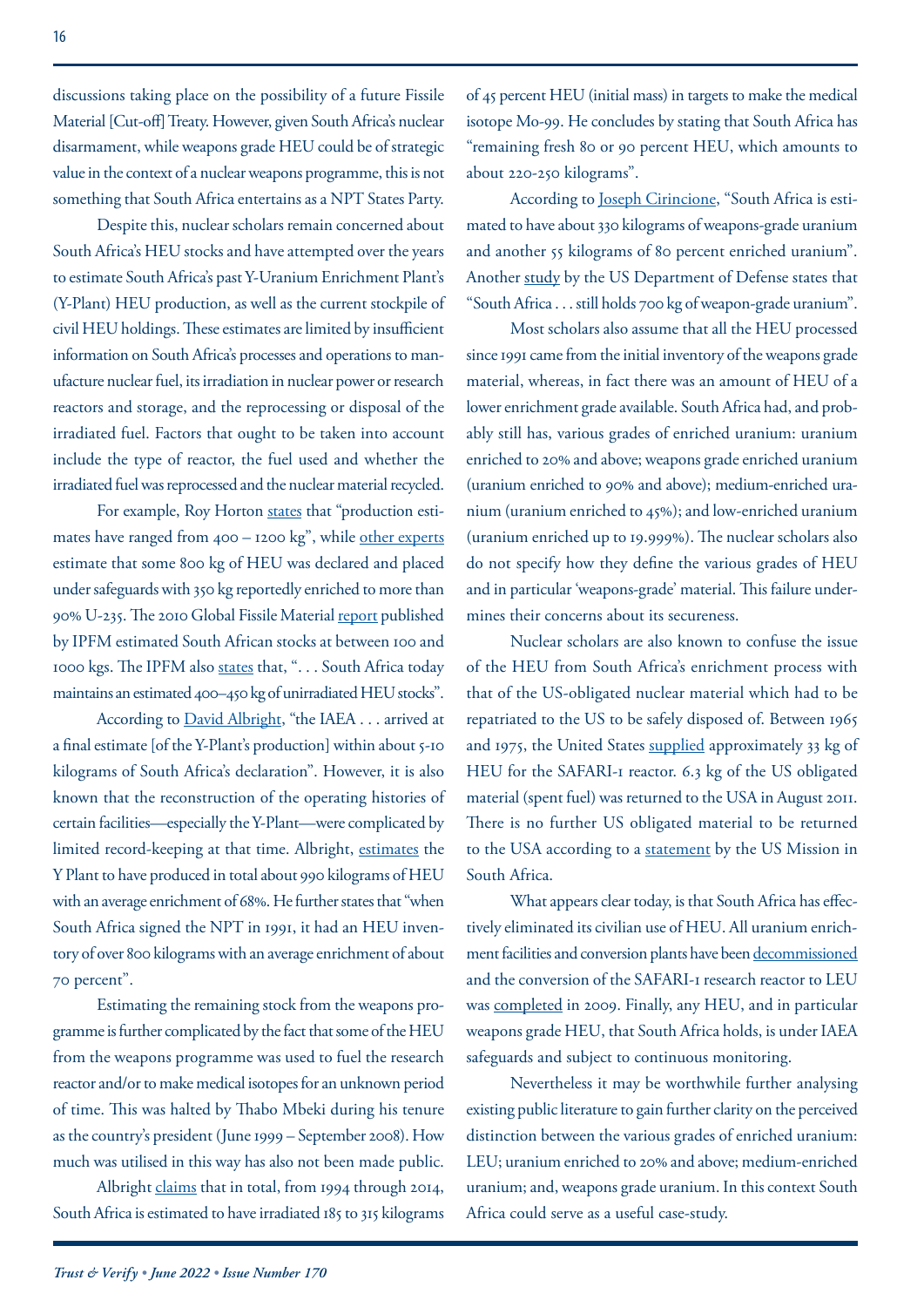## **At the first MSP, verification is on the TPNW agenda**

#### Alberto Muti and Noel Stott

From 21 to 23 June 2022, States Parties to the TPNW will convene under the auspices of the UN Secretary-General for their first meeting. Currently, the Treaty has 65 States Parties and 86 Signatory States. The meeting was originally planned for January 2022, but was postponed due to the COVID-19 pandemic.

According to the draft agenda of the meeting, States Parties will consider the status and operation of the Treaty and other matters important for achieving the objectives and purpose of the Treaty. These include: Declarations regarding the ownership, possession, or control of nuclear weapons (Article 2); Universalization (Article 12); Deadlines for the removal from operational status and destruction of nuclear weapons and other nuclear explosive devices, and their removal from national territories (Article 4); Victim assistance, environmental remediation and international cooperation and assistance (Articles 6 and 7); and, importantly, in this context, Competent international authority, including verification (Article 4).

Of the above, the decision on the deadlines for removal from operational status and destruction of nuclear weapons is set to be one of the key outcomes of the meeting, and one of the firm commitments expected from TPNW State Parties at this stage. While no detailed proposals have been circulated at the time of writing, it is understood that some States Parties will argue for a legally binding, time-bound plan with a relatively short timescale, possibly of 10 years.

Any discussion of Article 4 of the Treaty and of the process intended for the elimination of nuclear weapons under the auspices of the TPNW will bring to the forefront the issue of verification within the Treaty structure.

Article 4 of the Treaty, titled 'Towards the total elimination of nuclear weapons', states that the States Parties "shall designate a competent international authority or authorities to negotiate and verify the irreversible elimination of nuclearweapons programmes"; in addition, the same article commits States Parties which are in the process of eliminating their nuclear weapons to join the IAEA safeguards regime.

As stated in *[Trust and Verify 167](https://www.vertic.org/wp-content/uploads/2020/12/TV167-REV1-WEB.pdf)*, a major criticism of the Treaty is that its text lacks detailed verification and compliance provisions, and so may not provide assurances to maintain a world without nuclear weapons. Building the technical and procedural means to verify nuclear disarmament is a complex, long-term endeavour, and several States Parties have recognised the need to begin working on it within the TPNW framework, as evidenced by references to this kind of work in working papers, statements and public proposals.

Under Article 4, a number of potential verification tasks have already been specified for this competent international authority. These include:

- To verify that a States Party that, after 7 July 2017 owned, possessed or controlled nuclear weapons or other nuclear explosive devices has indeed eliminated them and/or irreversibly converted all of their nuclearweapons-related facilities;
- In co-operation with each State Party that has nuclear weapons, to ensure that they are removed from operational status;
- In co-operation with each State Party, to develop a time-bound plan for the verified and irreversible elimination of the nuclear-weapon programme as a whole; and
- To submit such plans to annual meetings of States Parties or review conferences for approval.

It is believed that the first meeting of States Parties will agree on an intersessional process by which informal working groups further discuss a number of issues relevant to the Treaty, including the establishment of such a competent international authority or authorities. Discussions will need to focus on its potential mandate, lessons and best practices from other similar organisations, as well as the expertise required by the staff who are employed, and other organisational matters.

Moreover, it is understood that States Parties to the TPNW will be considering the establishment of a Scientific Advisory Group (SAG) to identify additional measures to strengthen the treaty and to make concrete progress towards global nuclear disarmament. This could also be a crucial body to provide advice on all of the scientific and technical aspects of the Treaty's implementation, including verification methodologies, techniques and measures—which need to take into account the need to prevent the disclosure of proliferative information, while also providing assurance that a nuclear programme will not be re-constituted or acquired in the future.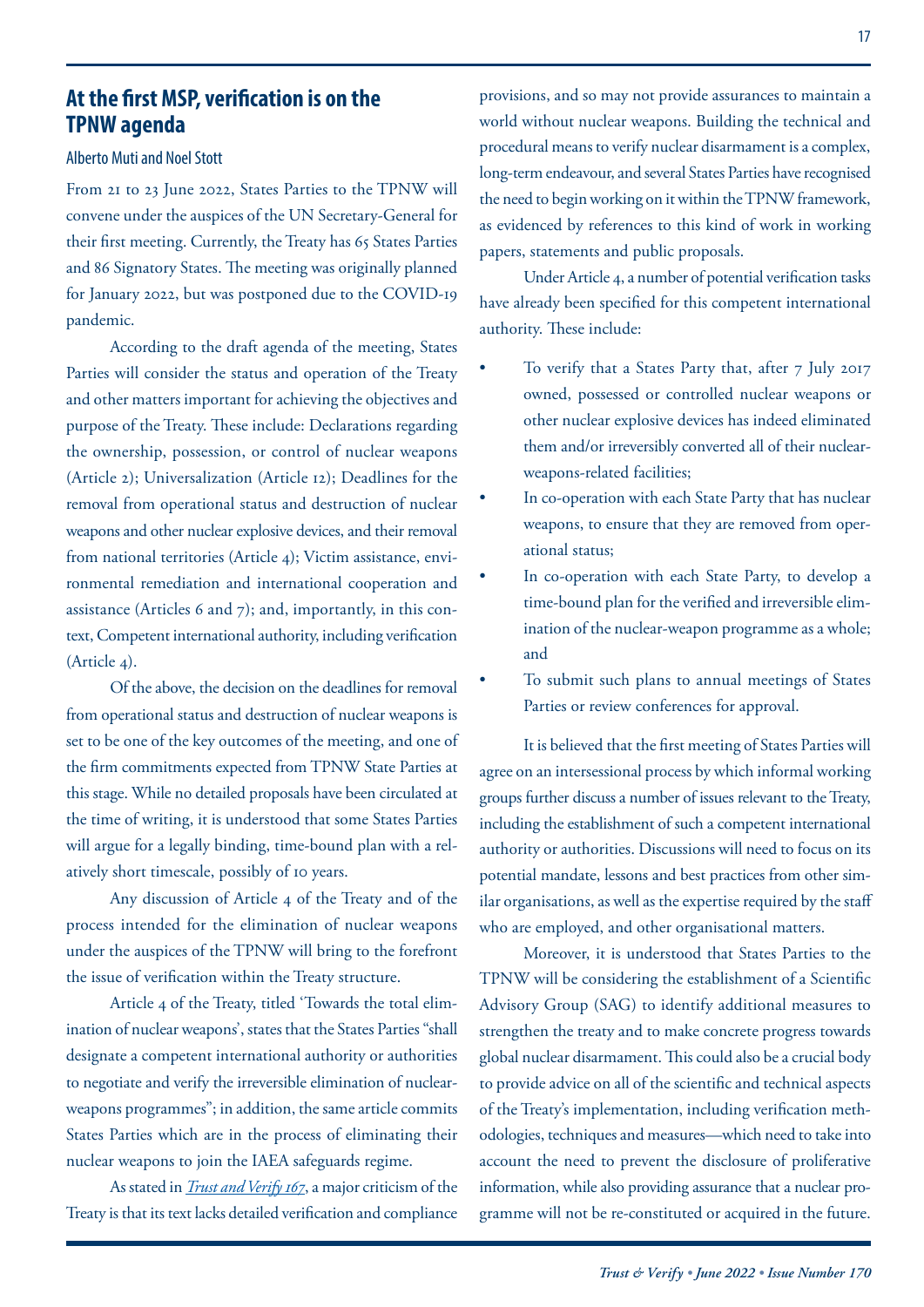Developing robust, credible approaches to nuclear disarmament verification is a long-term endeavour, which currently sees contributions by a range of initiatives, institutions and networks, including experts from governments, academia and civil society. Some of the debates slated to take place at the meeting may see the TPNW community take steps towards joining this effort.

## **Prospects for an ASAT Treaty**

#### Grant Christopher

On 18 April, US [Vice President Kamala Harris announced](https://www.whitehouse.gov/briefing-room/statements-releases/2022/04/18/fact-sheet-vice-president-harris-advances-national-security-norms-in-space/?msclkid=8bed6832cfa011ecb2d256a0fc22d83e) that the United States would refrain from conducting destructive, direct-ascent anti-satellite (ASAT) missile testing. Moreover, the United States would seek to establish this as an international norm, supporting responsible behaviour in space. Is it likely that this norm will be adopted by other states and is there any prospect for a legally binding treaty?

Only four states have conducted a direct-ascent ASAT test: the United States, most recently in 2008, China in 2007, India, in 2019, and Russia, most recently in 2021. A 'directascent' is like a ballistic missile test in that the missile is launched from Earth. Such an ASAT test is a risky demonstration of state capability. In addition to any escalatory risk, a kinetic test, or a 'fly-by' test that goes wrong, will create [space debris.](https://www.nasa.gov/mission_pages/station/news/orbital_debris.html) Debris will typically remain in orbit as hazard to any other satellites in a proximate or overlapping orbit. Space debris travels at such high speeds that even a flake of paint is a concern. ASAT testing is not the only type of event that can create debris: any collision such as the 2009 collision between a defunct Russian spacecraft and a US commercial Iridium spacecraft will create debris. If a critical amount of space debris is created, Kessler syndrome will occur where cascading debris creation will destroy all satellites in low earth orbit and render the environment inoperable for all.

Direct ascent systems are not the only type of ASAT weapon. The earliest ASAT weapons were nuclear-tipped interceptors, developed by both the United States and Soviet Union, which would have destroyed most satellites in the same orbit and caused long term degradation to orbits, due to radiation damage. To prevent this, the 1967 Outer Space Treaty was agreed which included a provision to ban orbiting nuclear weapons. ASAT development continued with coorbital weapons, which would remain in orbit until required. The earliest versions of these were tipped with conventional explosives. This type of system was tested by the Soviet Union intermittently from 1963-1982, although the system was discontinued after 1993. Direct ascent ASATs are seen to have the advantage of not requiring an object already in orbit and thus a decreased response time, and the US developed a system that included debris-generating tests in the 1980s. Non-kinetic means of ASAT have also been developed that include cyber operations, laser blinding and electronic interference which can be conducted remotely or from so-called Rendezvous Proximity Operations (RPOs). Laser-based systems have been developed since the 1980s and electronic interference/cyber disruption since the 2000s.

To prevent the threat to the orbital environment, several UN member states are promoting a responsible behaviours in outer space agenda through UN General Assembly Resolution A/76/77 (passed in July 2021) and the Open-ended Working Group (OEWG) established by UN General Assembly resolution A/RES/76/231 in December 2021. The responsible behaviours agenda seeks to preserve Earth's orbit for current and future use via norms, rules and principles of re-sponsible behaviours. This ['sustainability'](https://www.rand.org/blog/2022/04/united-states-decision-on-asat-testing-a-positive-step.html?msclkid=68ab5709cfa311eca22ebece8a69a5a9) agenda involves tracking current assets and debris, refraining from behaviour that could lead to miscalculation or destabilise the environment such as ASAT testing, ensuring the ability to de-orbit defunct systems and developing methods to remove space debris.

Even with support and momentum from the responsible behaviours agenda, transitioning the ASAT testing norm into a legally binding treaty is challenging and was unlikely, even before the Russian invasion of Ukraine. China and Russia have previously proposed the Prevention of Arms Race in Outer Space (PAROS) treaty, which has always been [opposed](https://geneva.usmission.gov/2021/06/01/remarks-by-ambassador-wood-for-the-session-on-the-prevention-of-an-arms-race-in-outer-space/) by the United States, inter alia, on security grounds and its verifiability. This has resulted in a decades long deadlock in the Conference on Disarmament and a similar lack of progress at the UN Committee on Peaceful Uses of Outer Space (COPUOS). Hence, the responsible behaviours agenda and the emphasis on norms, rules and principles of good behaviour is a push via the UN for progress in an area where pursuit of a treaty has been deadlocked.

A manageable and realistic goal in place of a binding treaty would be a normative framework against kinetic ASAT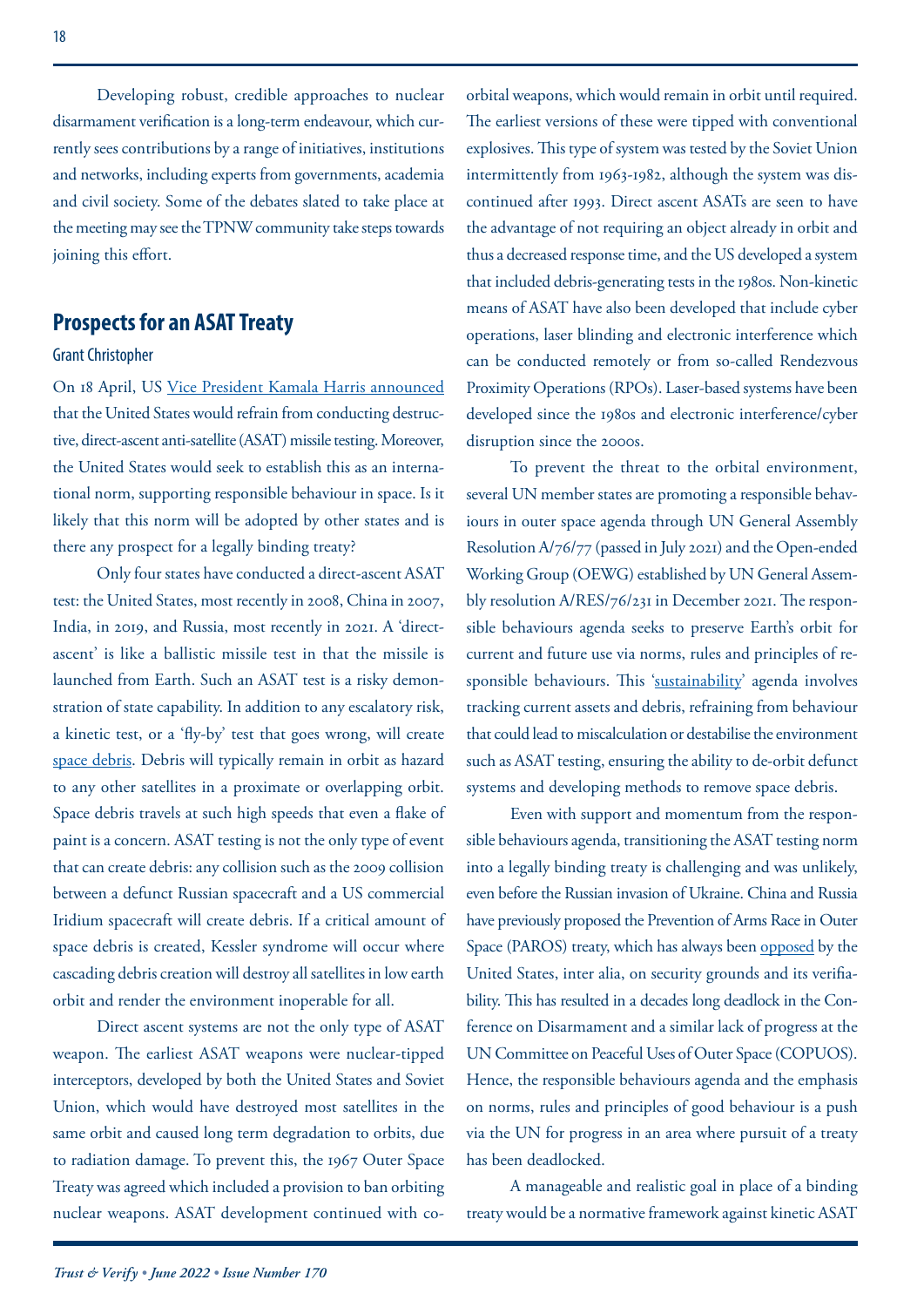<span id="page-18-0"></span>testing, promoted by a variety of states, and supported through the responsible behaviours in outer space agenda. Multiple states can track Space Situational Awareness with sufficient accuracy for verification of this norm.

The OEWG has just commenced. China has [indicated](https://documents.unoda.org/wp-content/uploads/2022/05/EN-Remarks-by-H.E.-Amb.-LI-Song-at-the-Space-OEWG.pdf) qualified support for the US moratorium on ASAT testing giving a "welcome to all arms control initiatives that truly contribute to PAROS". The qualifier is that China had declared it is wary of the United States seeking space supremacy and using even a normative measure to cement unilateral advantages. Russia did not support the US moratorium in its [statement](https://documents.unoda.org/wp-content/uploads/2022/05/220509-%D0%B2%D1%8B%D1%81%D1%82%D1%83%D0%BF%D0%BB%D0%B5%D0%BD%D0%B8%D0%B5.pdf) to the OEWG and made appeals to the PAROS formulation. Nevertheless, the norm against further direct ascent ASAT testing may hold: China, Russia and India each have a demonstration test under their belt so may tacitly accept the norm and refrain from further testing. While there appears to be little prospect of a binding treaty, a verifiable norms-based regime may be achievable.

# **Implementation Watch**

## **Man on trial in Germany for chemical weapons-related transfer**

### Thomas Brown

On 9 February 2022, the German Federal Public Prosecutor brought charges at the Dresden Higher Regional Court against a man for several alleged offences resulting from a business relationship with a company based in Russia. He was arrested by police on 18 May 2021 in Leipzig and has been held in custody since then.

The man, the sole managing director of a trading company in Saxony, was charged with attempting to encourage the manufacture of chemical weapons, in violation of section 20(1)1 and 2 of the War Weapons Control Act after allegedly arranging the delivery of a piece of equipment that could be used for this purpose. Germany ratified the Chemical Weapons Convention (CWC) on 12 August 1994 and the treaty entered into force on 29 April 1997. The War Weapons Control Act helps to implement Germany's obligations under the Convention by criminalising activities with chemical weapons. Revisions to the Act in 1990 added sections 18 and 20, which prohibit and penalise the use, development, manufacture, possession, transfer or acquisition of chemical weapons in line with Article 1(1) of the CWC.

He was also charged with violating sections  $18(5)$ 2 and 18(7)2 of the Foreign Trade and Payments Act for exporting goods without a decision by the competent authority on whether a licence is necessary or without obtaining a licence from the competent authority. The provisions prohibit and penalise actions that contravene Article 4(2) of EU Regulation 2021/821 setting up a Union regime for the control of exports, brokering, technical assistance, transit and transfer of dual-use items (recast).

Through the Foreign Trade and Payments Act and EU Regulation 2021/821, Germany implements transfer control related provisions of non-proliferation treaties and related obligations under United Nations Security Council Resolution 1540 by creating controls over transfers for certain materials, equipment, technology and software. Since November 2017, the man is alleged to have exported without permission dualuse goods valued at a total of around 1 million euros. It is claimed he falsified export documents in order to disguise the end destination of the goods.

The main hearing of the trial opened on 24 May 2022, and the case is expected to continue throughout June and July.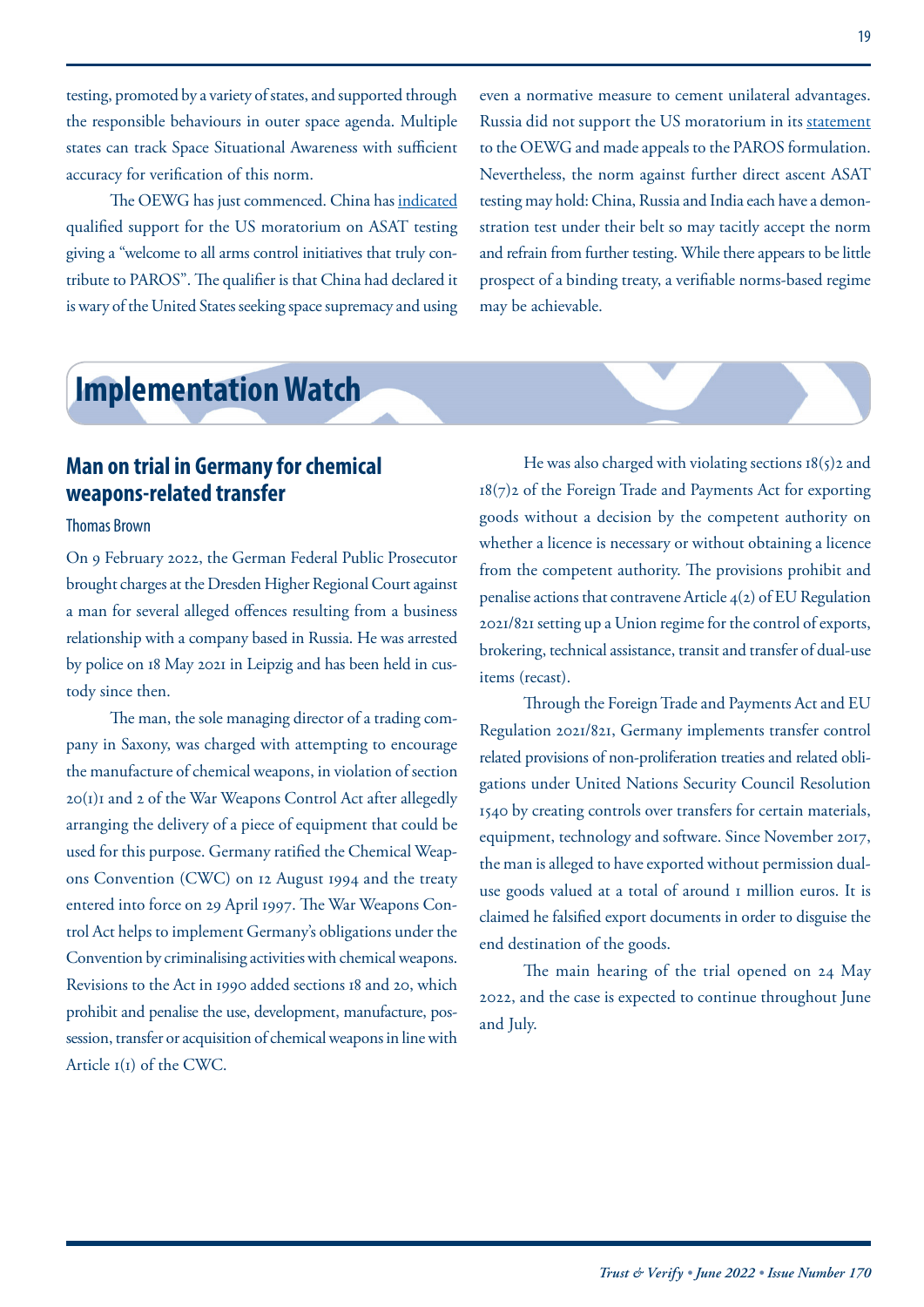# <span id="page-19-0"></span>**Compliance Watch**

## **No consensus in the Security Council on North Korea**

### Cristina Rotaru

On 11 May, the UN Security Council (UNSC) convened a [meeting](https://www.un.org/press/en/2022/sc14887.doc.htm) to discuss the efficacy of its sanctions regime against North Korea in the light of an uptick in ballistic missile tests by the regime in Pyongyang, including one thought to be its largest intercontinental ballistic missile (ICBM).

The most recent UNSC Resolution on North Korea, [Security Council Resolution 2397](https://www.un.org/securitycouncil/s/res/2397-%282017%29) (2017), contained a provision on further consequences in the event of another ICBM launch. As a result of the alleged ICBM tests on 24 March, 4 May and 7 May, a new [draft resolution](https://documents-dds-ny.un.org/doc/UNDOC/GEN/N22/363/92/pdf/N2236392.pdf?OpenElement) was proposed by the United States, that [according to a senior US official](https://www.aljazeera.com/news/2022/5/26/un-security-council-sets-vote-on-tougher-north-korea-sanctions) would "further restrict North Korea's ability to advance its unlawful WMD [weapons of mass destruction] and ballistic missile programmes" and would "streamline sanctions implementation and further facilitate the delivery of humanitarian aid to those

in need". The official added that it would further restrict exports of tobacco, crude oil and fuel to North Korea, and expand a ban on ballistic missile launches to apply to cruise missiles or "any other delivery system capable of delivering nuclear weapons". Although 13 members of the UNSC voted to adopt the resolution, it was opposed and vetoed by Russia and China.

In the UNSC discussion participating delegates expressed concern at North Korea's ongoing nuclear and missile programmes, including the surge of its launches using ballistic missile technology, and the consequences this may pose for international security. Several Sates urged further action by the Council, including an updating of the sanctions regime.

The Russian representative responded that the UN sanctions posed a threat to the citizens of North Korea, and carried "unacceptable humanitarian consequences", while the Chinese representative stressed that sanctions were not constructive, and a new draft resolution expanding the sanctions UN's existing regime against North Korea was not "the appropriate way to address the current situation".

# **Centre News**

## **National Implementation Measures**

Sonia Drobysz, Yasemin Balci, Thomas Brown and Suzanna Khoshabi The National Implementation Measures (NIM) team has continued to implement a number of global projects.

## **Legislative assistance for national implementation of the BWC, CWC and UNSCR 1540**

Under a project funded by the Norwegian Ministry of Foreign Affairs the NIM team provides legislative assistance for national implementation of the Biological Weapons Convention (BWC) and the Chemical Weapons Convention, alongside activities under the Extended Assistance Programme of EU Council Decision in Support of the BWC. Engagement continued with several countries in cooperation with international partners,

including the BWC Implementation Support Unit (BWC ISU), to conduct awareness-raising, legislative analysis and drafting.

Thomas Brown, Legal Officer, presented on BWC implementing legislation at an online workshop hosted by the BWC ISU in December 2021 for CARICOM (Caribbean Community) BWC States Parties. Thomas further published a [legislative analysis brief](https://www.vertic.org/wp-content/uploads/2022/02/VERTIC-Brief-34_TB_final.pdf) focusing on CB court cases in February 2022. Suzanna Khoshabi, Associate Legal Officer, attended a virtual workshop on Botswana's UN Security Council Resolution (UNSCR) 1540 National Implementation Action Plan during 8-9 February 2022. She further presented on national implementation of the BWC during a session on 'Inter-agency cooperation and national legislative implementation of the BWC' for another country also organised by the BWC ISU on 14 March 2022.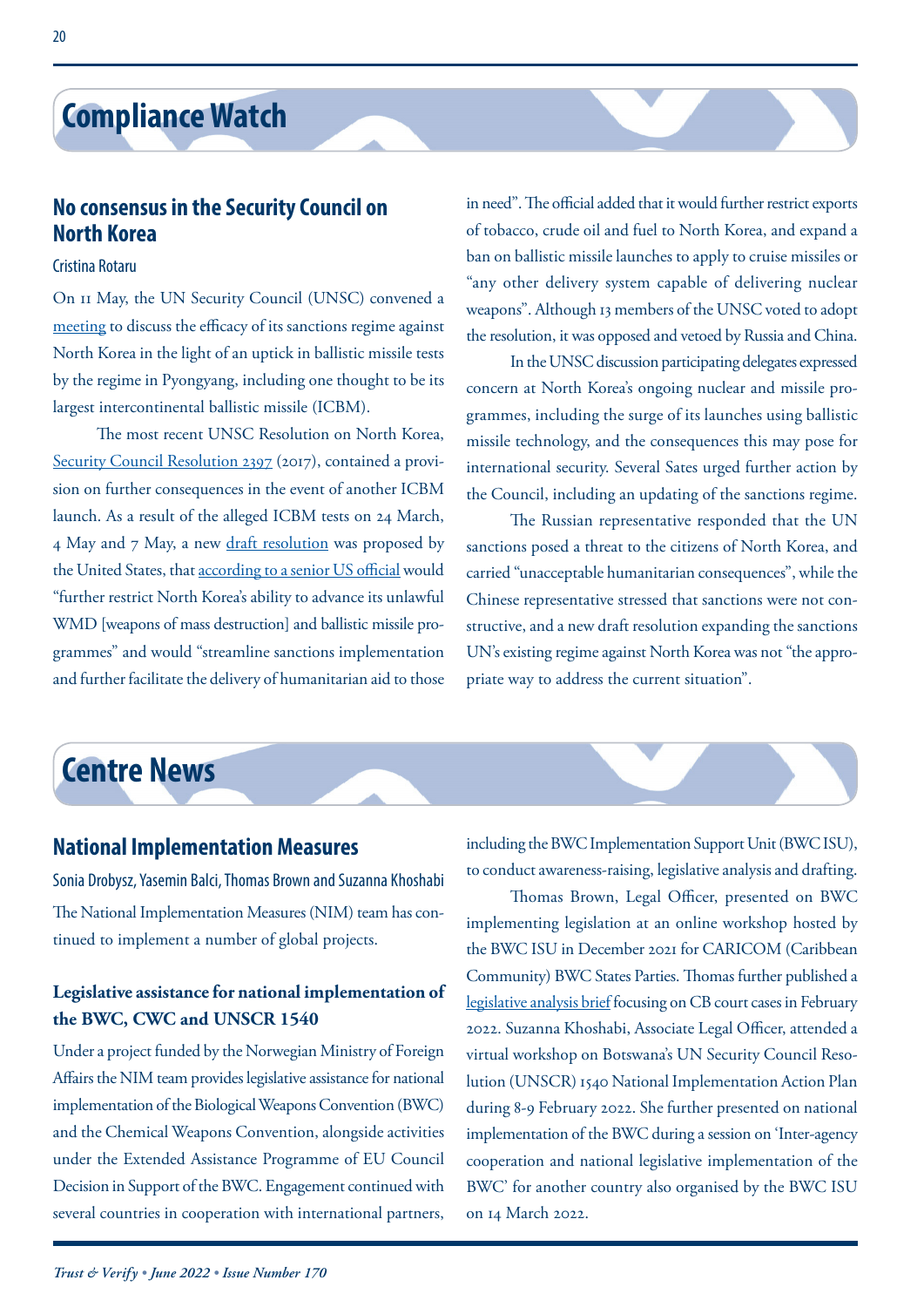VERTIC's Co-Programme Director for National Implementation Sonia Drobysz and Thomas also attended the Preparatory Committee for the Ninth BWC Review Conference in Geneva, from 4–8 April 2022, where Thomas delivered VERTIC's [statement](https://www.vertic.org/wp-content/uploads/2022/04/VERTIC-statement_FINAL.pdf) during the informal NGO session.

Yasemin Balci, VERTIC Co-Programme Director for National Implementation, participated in a workshop on the BWC during 10–12 May 2022 in Croatia, organised by the BWC ISU and RACVIAC, the Centre for Security Cooperation in the South Eastern Europe region. Yasemin also participated in the open consultations on the Comprehensive Review of the implementation of UNSCR 1540 in New York during 31 May-2 June, delivering VERTIC's [statement.](https://www.vertic.org/wp-content/uploads/2022/06/1540CR_VERTIC-Statement_FINAL.pdf)

As part of EU CBRN CoE Project 81 on Enhanced Biosecurity in South East Asia, the NIM team continued to provide biosecurity legislative analysis and met virtually with state representatives in the region and project partners. The team discussed the partner countries' legislative response to the COVID-19 outbreak, as part of Work Package 7 addressing the response to COVID-19 in South-East Asia, during a regional webinar on 27 January 2022.

The team made significant progress with implementation of Work Package 1 on the legislative aspects of chemicals management under EU CBRN CoE Project 61 in South East Asia. In collaboration with partner countries, we have now completed work on legislative analyses for a number of international instruments for chemicals management, and developed a number of reports, guidelines and manuals, including on lists of high-risk chemicals, engagement with the Sustainable Development Goals on chemical issues, legislative enforcement, regulating chemical waste, and a manual of best practice on the legislative control of chemicals.

#### **Universalisation and implementation of ICSANT**

The NIM team has further progressed with a project to promote universalisation and implementation of the International Convention for the Suppression of Acts of Nuclear Terrorism (ICSANT), implemented by the UN Counter-Terrorism Centre of the UN Office of Counter-Terrorism (UNOCT) and the UN Office on Drugs and Crime. In coordination with UNOCT, the team sent a questionnaire developed under the project to states on their experience of joining ICSANT (or not doing so) and is now in the process of analysing the results.

#### **Other activities**

NIM staff also participated in several other activities. Suzanna attended the EU Non-Proliferation and Disarmament (EUNPD) Conference on 6–7 December, and the EUNPD Next Generation Workshop on 15 December 2021. She also attended the civil society consultations with Izumi Nakamitsu, the UN High Representative for Disarmament Affairs, on 15 February 2022. Yasemin Balci was invited to give a lecture on nuclear security at the 2022 Fundamentals of International Nuclear Law school, hosted by the Nuclear Energy Agency and OECD, on 16 February. Yasemin and Sonia also gave a presentation on 'Universalisation, implementation and strengthening of the BWC: Legal perspectives ahead of the 9<sup>th</sup> Review Conference' at the US Defense Threat Reduction Agency Strategic Forum on 23 February 2022. In addition, Sonia spoke at the Global Partnership Signature Initiative Wilton Park Conference on Wednesday 20 April 2022. Finally, Thomas [presented](https://www.vertic.org/wp-content/uploads/2022/05/Legislative-implementation-of-nuclear-security-international-instruments-in-Practice.pptx) on legislative implementation of the nuclear security instruments at the first IAEA International Conference on Nuclear Law in Vienna on 26 April 2022.

## **Verification and Monitoring**

Alberto Muti, Grant Christopher and Noel Stott

**Building capacity for nuclear disarmament verification** This project, funded by the Norwegian Ministry of Foreign Affairs and which aimed to build countries' capacity for contributing to nuclear disarmament verification (NDV), concluded on 1 December 2021. Project activities included research and engagement in Argentina, Brazil, Kazakhstan and South Africa and the development of a NDV hub in each region. The project also explored how to take forward the work of the two UN Groups of Governmental Experts on NDV and make progress on the issue globally. In November 2021, the project held the first (online) Trilateral meeting that included participants from all the hubs. At the conclusion of the project the three emerging disarmament verification hubs provided Action Plans to continue the initiative beyond this phase.

## **Open-source monitoring of the North Korean nuclear programme**

The objective of this project, funded by Global Affairs Canada, is to undertake an in-depth study of North Korea's WMD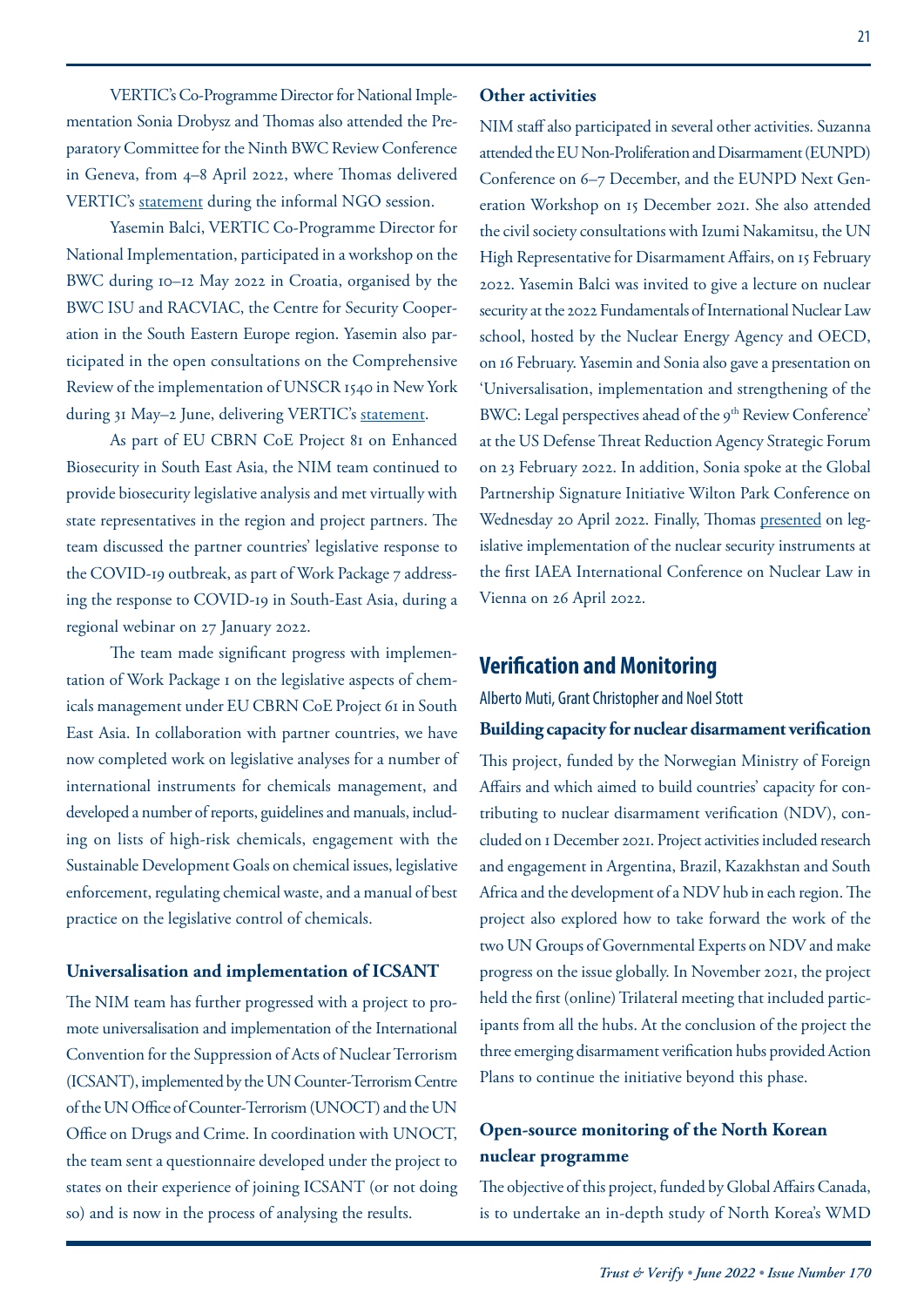programme using only open-source information. By developing and implementing innovative technical methodologies, the project aims to develop a credible assessment of the country's capabilities that can be interrogated and used by a range of stakeholders. The focus of the project is to develop a methodology and analysis on the nuclear weapons programme. In parallel, we are exploring the applicability of the model to biological and chemical issues. Key staff departures from RUSI (Royal United Services Institute), CNS (Centre for Nonproliferation Studies) and VERTIC occurred in this period, including the co-project leads for RUSI and CNS.

## **UN Secretary General Mechanism – increasing participation and strengthening practical knowledge bases**

This project expanded on VERTIC's recent activities on bioforensic investigations in the context of the UN Secretary-General's Mechanism (UNSGM). The project delivered an adapted version of VERTIC's 2019 UNSGM tabletop exercise (TTX) in a regional context in Central Asia (carried out remotely through videoconferencing tools). The event aimed to serve both as an awareness-raising event on UNSGM and as an opportunity to look at region-specific dynamics and challenges. The TTX was held online on 7 and 8 March 2022. Participants had little to no prior knowledge of the UNSGM but expressed interest in the concept and in future work on the topic. VERTIC partnered with Kazakhstan-based International Science and Technology Centre (ISTC) for logistical and outreach support.

## **Capacity-building and remote assistance on IAEA Safeguards implementation**

This project, funded by the UK Government, relaunched our assistance activities on International Atomic Energy Agency (IAEA) Safeguards and ran from October 2021 to March 2022. The team studied the approaches taken by other assistance providers including the IAEA and the International Nuclear Safeguards Engagement Programme to remote, online Safeguards training and reviewed the programme's existing corpus of training material for online use. The team also conducted a legislative survey and a mapping of states that may require Safeguards implementation assistance for outreach in future years. Under this grant, outreach to countries is carried out in coordination with the UK Government, which wanted to ensure they would approach prospective recipients of assistance first. Due to delays from the funder and the movement of NPT Review Conference some planned project activities were not conducted.

## **UN Secretary General Mechanism on alleged use – Mapping resources**

This project will see VERTIC engage directly with a range of international organisations to identify resources that could be leveraged in a future investigation of alleged biological weapons use. Organisations include the World Health Organisation, the World Organisation for Animal Health, and the UN Food and Agriculture Organisation. In addition to identifying resources in these organisations the project will also investigate challenges in making them available due to logistical, legal or institutional issues, as well as appropriate mitigation strategies.

## **Other activities**

In March 2022, Co-Programme Director Alberto Muti presented at a UK Project on Nuclear Issues workshop for emerging nuclear policy specialists on 3S (Nuclear Safety, Security and Safeguards).

In April, Noel Stott was invited to provide a presentation on the benefits of On-Site Inspections to the UN Disarmament Commission's 2022 substantive session. The session marked the first time since 2018 that the Commission has been able to discuss substantive work.

In May, Co-Programme Director Alberto Muti participated in planning for the 2022 IAEA Symposium on International Safeguards, including abstract review and workshop planning. VERTIC will also present at the Symposium. Also, Dr Grant Christopher was elected a vice-chair for the ESARDA (European Safeguards Research and Development Association) Verification Technologies working group, pending board approval.

Researcher Anuradha Damale departed VERTIC in February 2022. Since then, Anuradha has taken up a position as Policy Fellow and Programme Manager at BASIC and is pursuing a PhD on space issues at the EU Funded Third Nuclear Age Project at the University of Leicester. In addition to supporting implementation of the programme's nuclear work, Anuradha substantively contributed to VERTIC's external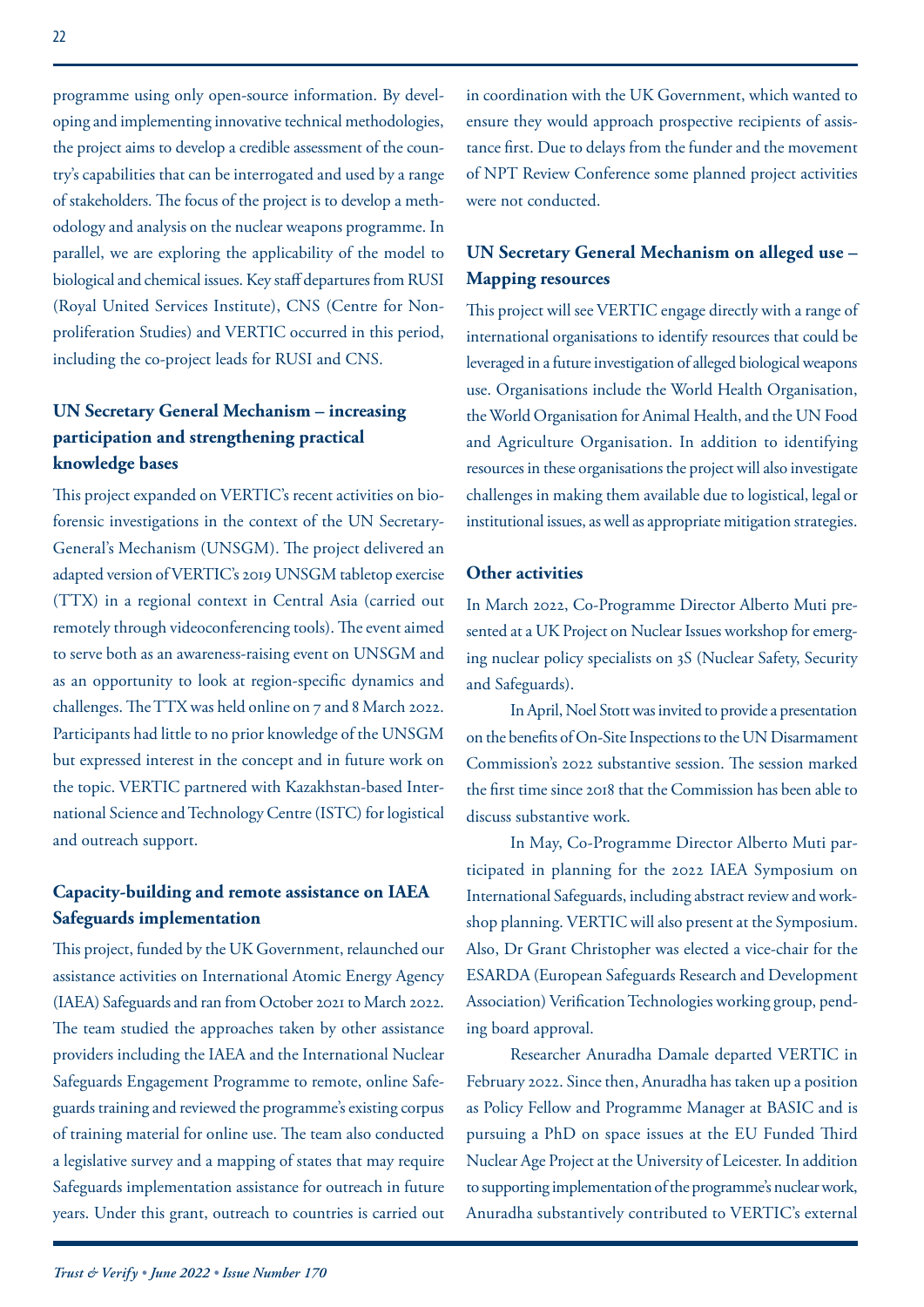engagement by running its social media and facilitating online events. Before leaving, she delivered training to her colleagues on both these issues. Anuradha also made a significant contribution to efforts – both within the VM team and cross-programme – to bolster VERTIC's reputation and raise funds in the space security and responsible space behaviours sectors.

## **Compliance Mechanisms and Measures**

#### Angela Woodward and Cristina Rotaru

### **North Korean maritime sanctions**

The Compliance Mechanisms and Measures (CMM) Programme's work on implementing UN Security Council UN Security Council sanctions on North Korea continued into the first and second quarters of 2022. The team is involved in training activities with states and other relevant maritime stakeholders involving in implementing the sanctions. Operating as part of a consortium together with the James Martin Center for Nonproliferation Studies (CNS) and King's College London, the CMM team continued to develop online training courses on sanctions implementation pertaining to due diligence in sanctions implementation and to ship registry operations.

CMM's project mandate focuses primarily on research of UN Security Council maritime sanctions-related issues, particularly on matters related to their legal implementation, but also includes identifying new trends in sanctions evasion tactics, examining case studies of enforcement and compiling best practices of effective national implementation.

#### **Outreach and external relations**

In light of the Covid-19 pandemic-induced travel restrictions continuing in much of the world, the CMM programme's work during 2022 has continued to take place online. Assistance, training and similar instructional activities that would otherwise be delivered during in-person conferences and meetings have been rescoped for delivery online, and participation in network events has similarly moved to online conferencing platforms, although attendance at some in-person events gradually recommenced this period.

**Cristina Rotaru**, based in London, has continued to engage with the sanctions and compliance community through a number of online webinars and in-person events of relevance to the CMM Programme's work. Cristina participated in a

workshop on 'Developing an armed drone code of ethics' hosted by the University of Southampton at the British Library in London on 3 March 2022.

**Angela Woodward**, based in New Zealand, gave the keynote [speech](https://www.facebook.com/DiplomaticLeague/videos/1134576980711153) on 'Women, peace and security' to the Diplomatic League youth engagement platform of the Philippines Department of Foreign Affairs webinar on 26 March. She gave a keynote speech during the launch of the Asia-Pacific branch of the Emerging Voices Network on 30 March. Angela participated in a Project Ploughshares workshop on 'Arms Control in Outer Space: Asia-Pacific perspectives' on 12 April. The [Nuclear Weapons Ban Monitor 2021,](https://banmonitor.org/#:~:text=The%20TPNW%20has%20entered%20into,efforts%20to%20eliminate%20nuclear%20weapons.) for which Angela contributed analysis on nuclear safeguards and verification issues pertaining to the Treaty on the Prohibition of Nuclear Weapons, was published in April. In May, Angela was appointed to the New Zealand Autonomous Weapons Systems Working Group, a forum of non-governmental and governmental experts to help inform policymakers as they continue to elaborate New Zealand's [policy](https://www.mfat.govt.nz/assets/OIA/OIA-2021-22/AWS-New-Zealand-Policy-Position.pdf) in this area.